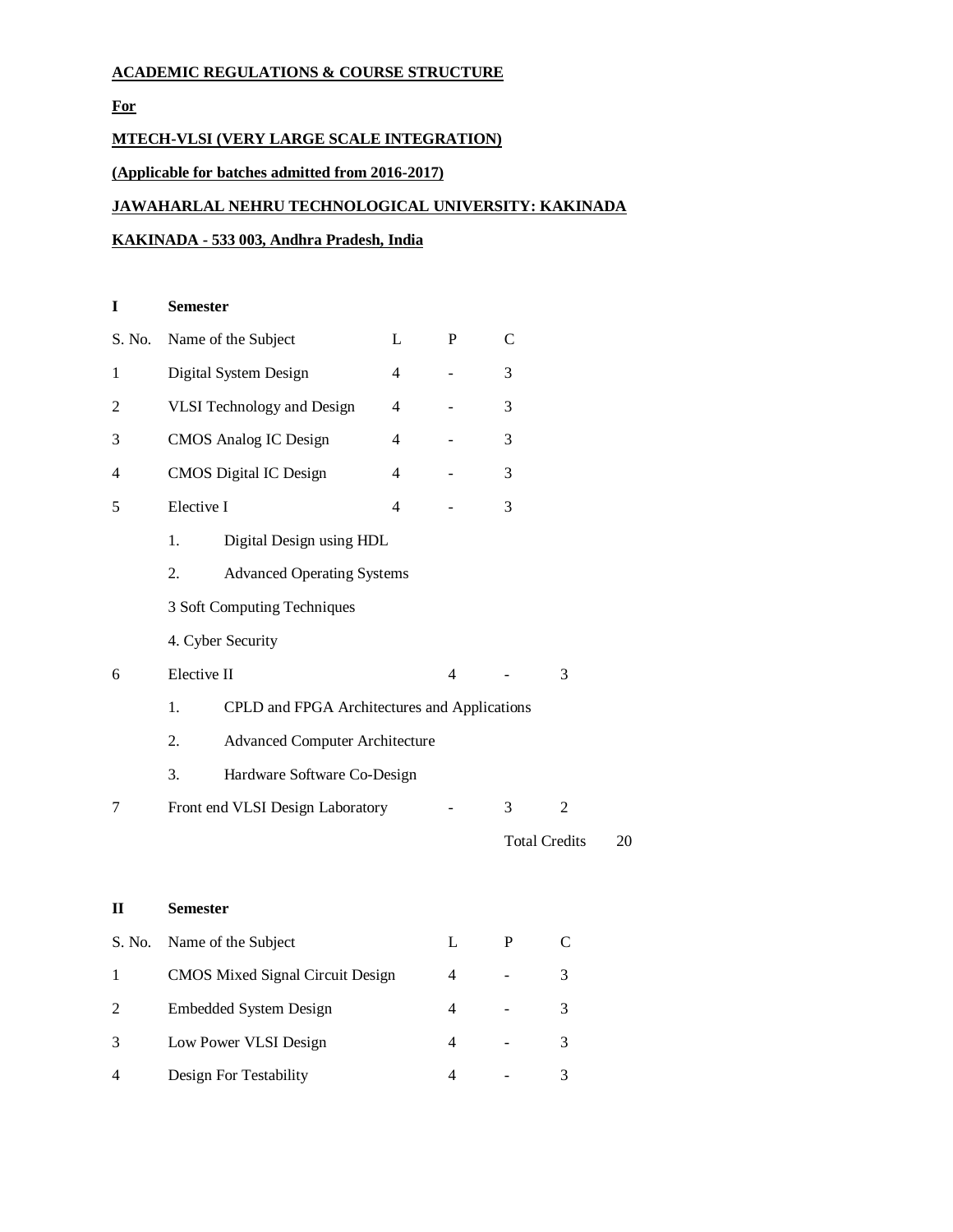| 5      | Elective III                                  |                                           | 4  |                            | 3                    |                |    |  |  |  |  |
|--------|-----------------------------------------------|-------------------------------------------|----|----------------------------|----------------------|----------------|----|--|--|--|--|
|        | 1.                                            | CAD for VLSI                              |    |                            |                      |                |    |  |  |  |  |
|        | 2.                                            | <b>DSP Processors &amp; Architectures</b> |    |                            |                      |                |    |  |  |  |  |
|        | 3.                                            | <b>VLSI Signal Processing</b>             |    |                            |                      |                |    |  |  |  |  |
| 6      | Elective IV                                   |                                           |    | 4                          |                      | 3              |    |  |  |  |  |
|        | 1.                                            | System on Chip Design                     |    |                            |                      |                |    |  |  |  |  |
|        | Optimization Techniques in VLSI Design<br>2.  |                                           |    |                            |                      |                |    |  |  |  |  |
|        | Semiconductor Memory Design and Testing<br>3. |                                           |    |                            |                      |                |    |  |  |  |  |
| 7      | 1. Back end VLSI Design Laboratory            |                                           |    |                            | 3                    | $\overline{2}$ |    |  |  |  |  |
|        |                                               |                                           |    |                            | <b>Total Credits</b> |                | 20 |  |  |  |  |
|        |                                               |                                           |    |                            |                      |                |    |  |  |  |  |
| Ш      | Semester                                      |                                           |    |                            |                      |                |    |  |  |  |  |
| S. No. | Subject<br>L                                  |                                           |    | P                          | Credits              |                |    |  |  |  |  |
| 1      |                                               | Comprehensive Viva-Voce                   |    | ÷-                         | $\overline{2}$       |                |    |  |  |  |  |
| 2      | Seminar $-I$                                  |                                           | -- |                            | $\overline{2}$       |                |    |  |  |  |  |
| 3      |                                               | Project Work Part - I                     |    |                            | 16                   |                |    |  |  |  |  |
|        |                                               |                                           |    | <b>Total Credits</b><br>20 |                      |                |    |  |  |  |  |
| IV     | <b>Semester</b>                               |                                           |    |                            |                      |                |    |  |  |  |  |
| S. No. | Subject                                       |                                           | L  | P                          | Credits              |                |    |  |  |  |  |
| 1      | Seminar $-$ II                                |                                           |    |                            | $\overline{2}$       |                |    |  |  |  |  |
| 2      |                                               | Project Work Part - II                    | -- |                            | 18                   |                |    |  |  |  |  |
|        |                                               |                                           |    | <b>Total Credits</b><br>20 |                      |                |    |  |  |  |  |
|        |                                               |                                           |    |                            |                      |                |    |  |  |  |  |

I Year I Semester

DIGITAL SYSTEM DESIGN

L P C

4 0 3

UNIT-I: Minimization Procedures and CAMP Algorithm

Review on minimization of switching functions using tabular methods, k-map, QM algorithm, CAMP-I algorithm, Phase-I: Determination of Adjacencies, DA, CSC, SSMs and EPCs,, CAMP- I algorithm, Phase-II: Passport checking,Determination of SPC, CAMP-II algorithm: Determination of solution cube, Cube based operations, determination of selected cubes are wholly within the given switching function or not, Introduction to cube based algorithms.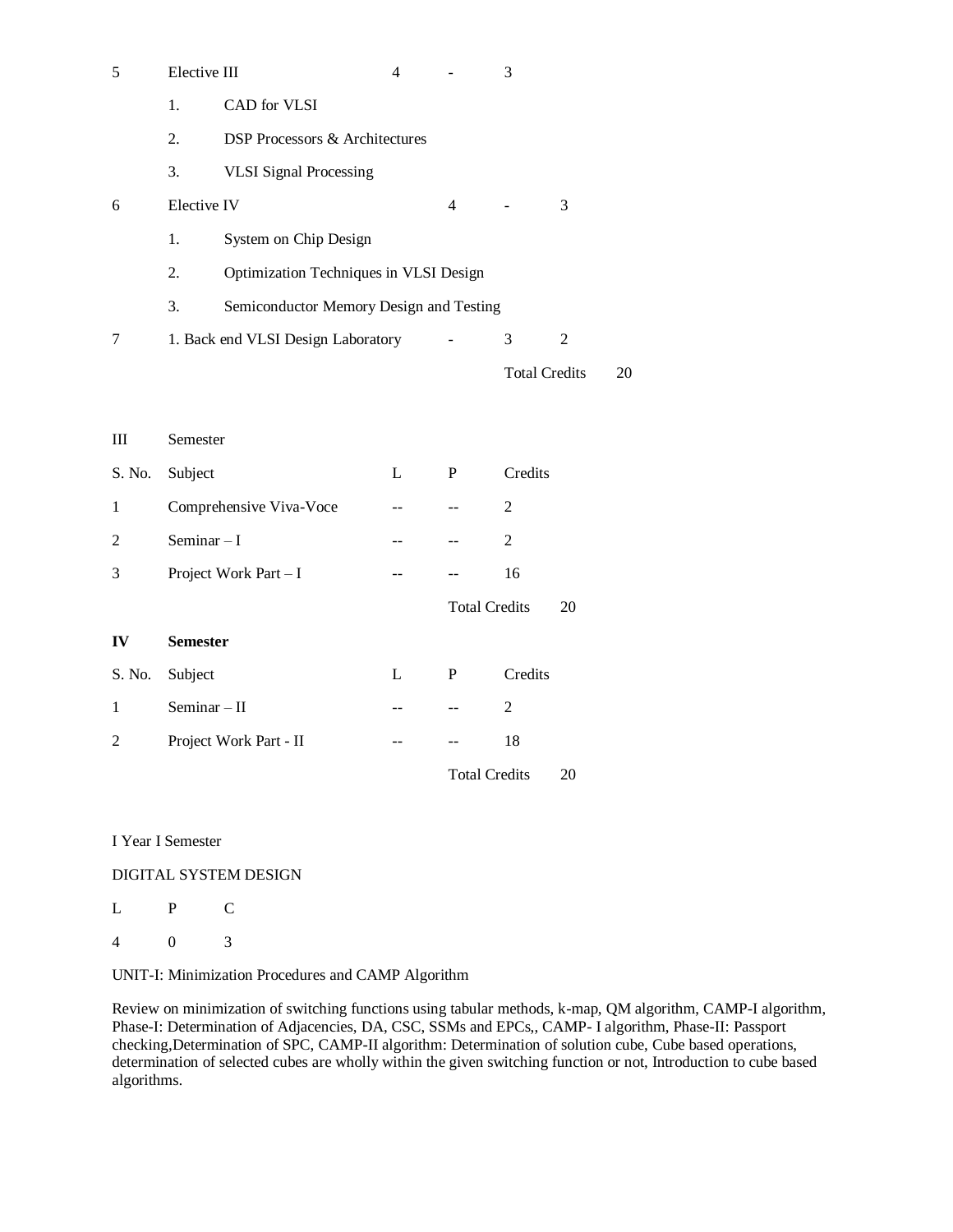UNIT-II: PLA Design, PLA Minimization and Folding Algorithms

Introduction to PLDs, basic configurations and advantages of PLDs, PLA-Introduction, Block diagram of PLA, size of PLA, PLA design aspects, PLA minimization algorithm(IISc algorithm), PLA folding algorithm(COMPACT algorithm)-Illustration of algorithms with suitable examples.

UNIT -III: Design of Large Scale Digital Systems

Algorithmic state machinecharts-Introduction, Derivation of SM Charts, Realization of SM Chart, control implementation, control unit design, data processor design, ROM design, PAL design aspects, digital system design approaches using CPLDs, FPGAs and ASICs.

UNIT-IV: Fault Diagnosis in Combinational Circuits

Faults classes and models, fault diagnosis and testing, fault detection test, test generation, testing process, obtaining a minimal complete test set, circuit under test methods- Path sensitization method, Boolean difference method, properties of Boolean differences, Kohavi algorithm, faults in PLAs, DFT schemes, built in self-test.

#### UNIT-V: Fault Diagnosis in Sequential Circuits

Fault detection and location in sequential circuits, circuit test approach, initial state identification, Haming experiments, synchronizing experiments, machine identification, distinguishing experiment, adaptive distinguishing experiments.

#### TEXT BOOKS:

- 1. Logic Design Theory-N. N. Biswas, PHI
- 2. Switching and Finite Automata Theory-Z. Kohavi , 2nd Edition, 2001, TMH
- 3. Digital system Design using PLDd-Lala

### REFERENCE BOOKS:

1. Fundamentals of Logic Design – Charles H. Roth, 5th Ed., Cengage Learning.

2. Digital Systems Testing and Testable Design – MironAbramovici, Melvin A. Breuer and Arthur D. Friedman- John Wiley & Sons Inc.

I Year I Semester

- L P C
- 4 0 3

VLSI TECHNOLOGY AND DESIGN

UNIT-I:

VLSI Technology: Fundamentals and applications, IC production process, semiconductor processes, design rules and process parameters, layout techniques and process parameters.

VLSI Design: Electronic design automation concept, ASIC and FPGA design flows, SOC designs, design technologies: combinational design techniques, sequential design techniques, state machine logic design techniques and design issues.

#### UNIT-II:

CMOS VLSI Design: MOSTechnology and fabrication process of pMOS, nMOS, CMOS and BiCMOS technologies, comparison of different processes.Building Blocks of a VLSI circuit: Computer architecture, memory architectures, communication interfaces, mixed signal interfaces.VLSI Design Issues: Design process, design for testability, technology options, power calculations, package selection, clock mechanisms, mixed signal design.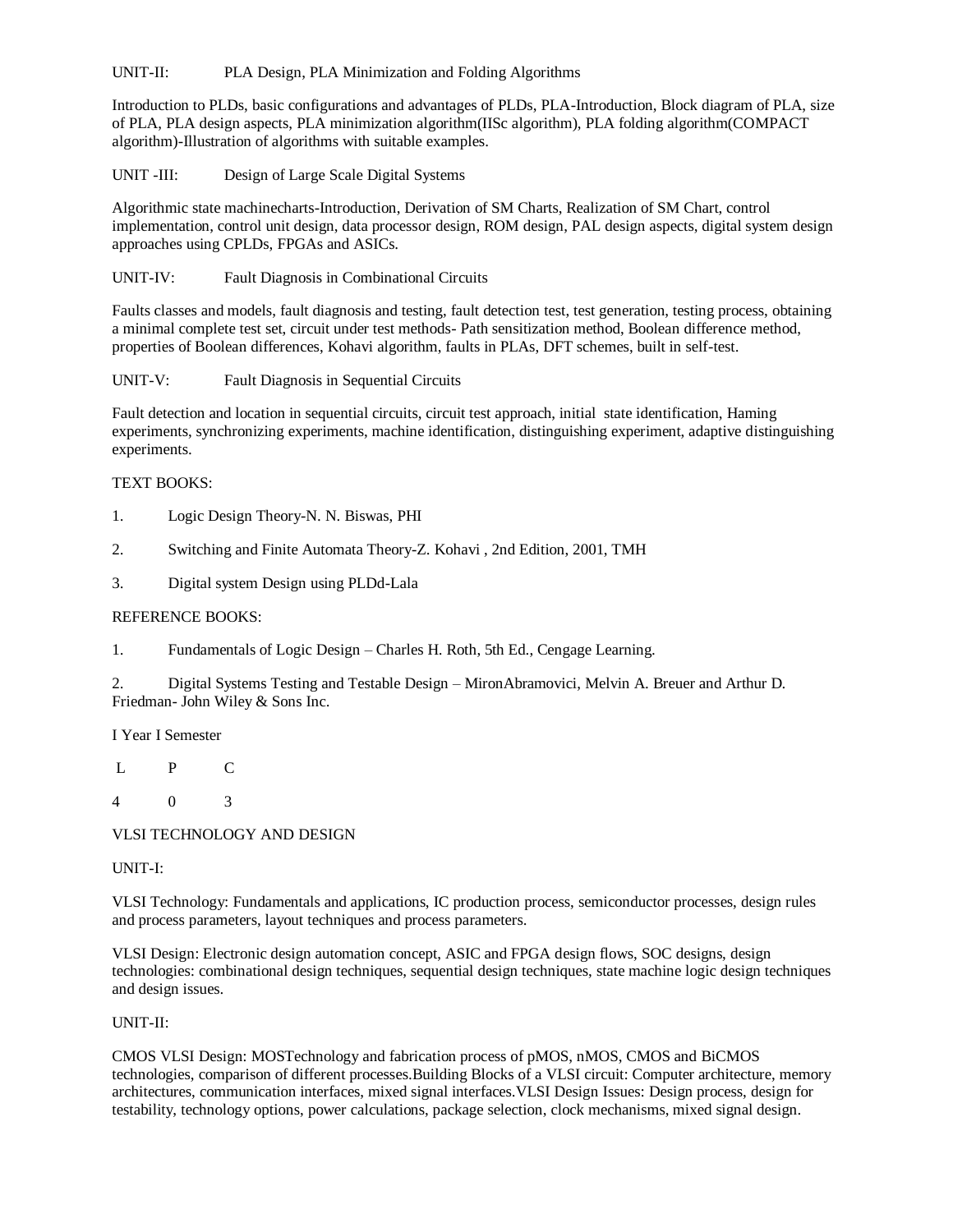### UNIT-III:

Basic electrical properties of MOS and BiCMOS circuits, MOS and BiCMOS circuit design processes, Basic circuit concepts, scaling of MOS circuits-qualitatitive and quantitative analysis with proper illustrations and necessary derivations of expressions.

#### UNIT-IV:

Subsystem Design and Layout: Some architectural issues, switch logic, gate logic, examples of structured design (combinational logic), some clocked sequential circuits, other system considerations.

Subsystem Design Processes: Some general considerations and an illustration of design processes, design of an ALU subsystem.

### UNIT-V:

Floor Planning: Introduction, Floor planning methods, off-chip connections.

Architecture Design: Introduction, Register-Transfer design, high-level synthesis, architectures for low power, architecture testing.Chip Design: Introduction and design methodologies.

### TEXT BOOKS:

1. Essentials of VLSI Circuits and Systems, K. Eshraghian, Douglas A. Pucknell, SholehEshraghian, 2005, PHI Publications.

2. Modern VLSI Design-Wayne Wolf, 3rd Ed., 1997, Pearson Education.

3. VLSI Design-Dr.K.V.K.K.Prasad, KattulaShyamala, Kogent Learning Solutions Inc., 2012.

### REFERENCE BOOKS:

1. VLSI Design Technologies for Analog and Digital Circuits, Randall L.Geiger, Phillip E.Allen, Noel R.Strader, TMH Publications, 2010.

2. Introduction to VLSI Systems: A Logic, Circuit and System Perspective- Ming-BO Lin, CRC Press, 2011

3. Principals of CMOS VLSI Design-N.H.E Weste, K. Eshraghian, 2nd Edition, Addison Wesley.

I Year I Semester

# CMOS ANALOG IC DESIGN

L P C

4 0 3

UNIT -I:MOS Devices and Modeling

The MOS Transistor, Passive Components- Capacitor & Resistor, Integrated circuit Layout, CMOS Device Modeling - Simple MOS Large-Signal Model, Other Model Parameters, Small- Signal Model for the MOS Transistor, Computer Simulation Models, Sub-threshold MOS Model.

UNIT -II: Analog CMOS Sub-Circuits

MOS Switch, MOS Diode, MOS Active Resistor, Current Sinks and Sources, Current Mirrors- Current mirror with Beta Helper, Degeneration, Cascode current Mirror and Wilson Current Mirror, Current and Voltage References, Band gap Reference.

UNIT -III: CMOS Amplifiers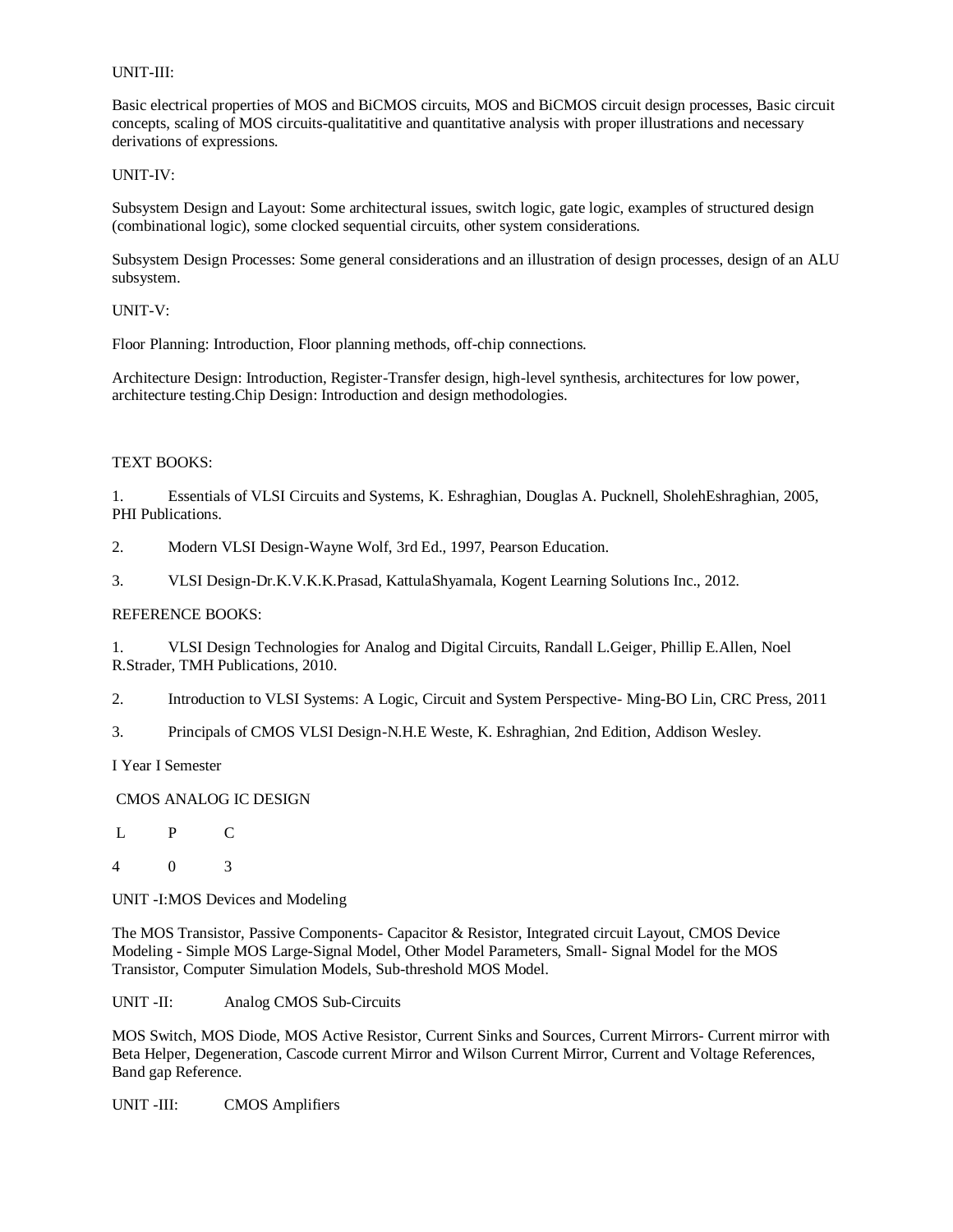Inverters, Differential Amplifiers, Cascode Amplifiers, Current Amplifiers, Output Amplifiers, High Gain Amplifiers Architectures.

UNIT -IV: CMOS Operational Amplifiers

Design of CMOS Op Amps, Compensation of Op Amps, Design of Two-Stage Op Amps, Power- Supply Rejection Ratio of Two-Stage Op Amps, Cascode Op Amps, Measurement Techniques of OP Amp.

UNIT -V: Comparators

Characterization of Comparator, Two-Stage, Open-Loop Comparators, Other Open-Loop Comparators, Improving the Performance of Open-Loop Comparators, Discrete-Time Comparators.

## TEXT BOOKS:

1. CMOS Analog Circuit Design - Philip E. Allen and Douglas R. Holberg, Oxford University Press, International Second Edition/Indian Edition, 2010.

2. Analysis and Design of Analog Integrated Circuits- Paul R. Gray, Paul J. Hurst, S. Lewis and R. G. Meyer, Wiley India, Fifth Edition, 2010.

### REFERENCE BOOKS:

- 1. Analog Integrated Circuit Design- David A. Johns, Ken Martin, Wiley Student Edn, 2013.
- 2. Design of Analog CMOS Integrated Circuits- BehzadRazavi, TMH Edition.
- 3. CMOS: Circuit Design, Layout and Simulation- Baker, Li and Boyce, PHI.

I Year I Semester

### CMOS DIGITAL IC DESIGN

- L P C
- 4 0 3

#### UNIT-I:MOS Design

Pseudo NMOS Logic – Inverter, Inverter threshold voltage, Output high voltage, Output Low voltage, Gain at gate threshold voltage, Transient response, Rise time, Fall time, Pseudo NMOS logic gates, Transistor equivalency, CMOS Inverter logic.

UNIT-II: Combinational MOS Logic Circuits:

MOS logic circuits with NMOS loads, Primitive CMOS logic gates – NOR & NAND gate, Complex Logic circuits design – Realizing Boolean expressions using NMOS gates and CMOS gates , AOI and OIA gates, CMOS full adder, CMOS transmission gates, Designing with Transmission gates.

UNIT-III: Sequential MOS Logic Circuits

Behaviour of bistable elements, SR Latch, Clocked latch and flip flop circuits, CMOS D latch and edge triggered flip-flop.

UNIT-IV: Dynamic Logic Circuits

Basic principle, Voltage Bootstrapping, Synchronous dynamic pass transistor circuits, Dynamic CMOS transmission gate logic, High performance Dynamic CMOS circuits.

UNIT-V: Semiconductor MemoriesTypes, RAM array organization, DRAM – Types, Operation, Leakage currents in DRAM cell and refresh operation, SRAM operation Leakage currents in SRAM cells, Flash Memory- NOR flash and NAND flash.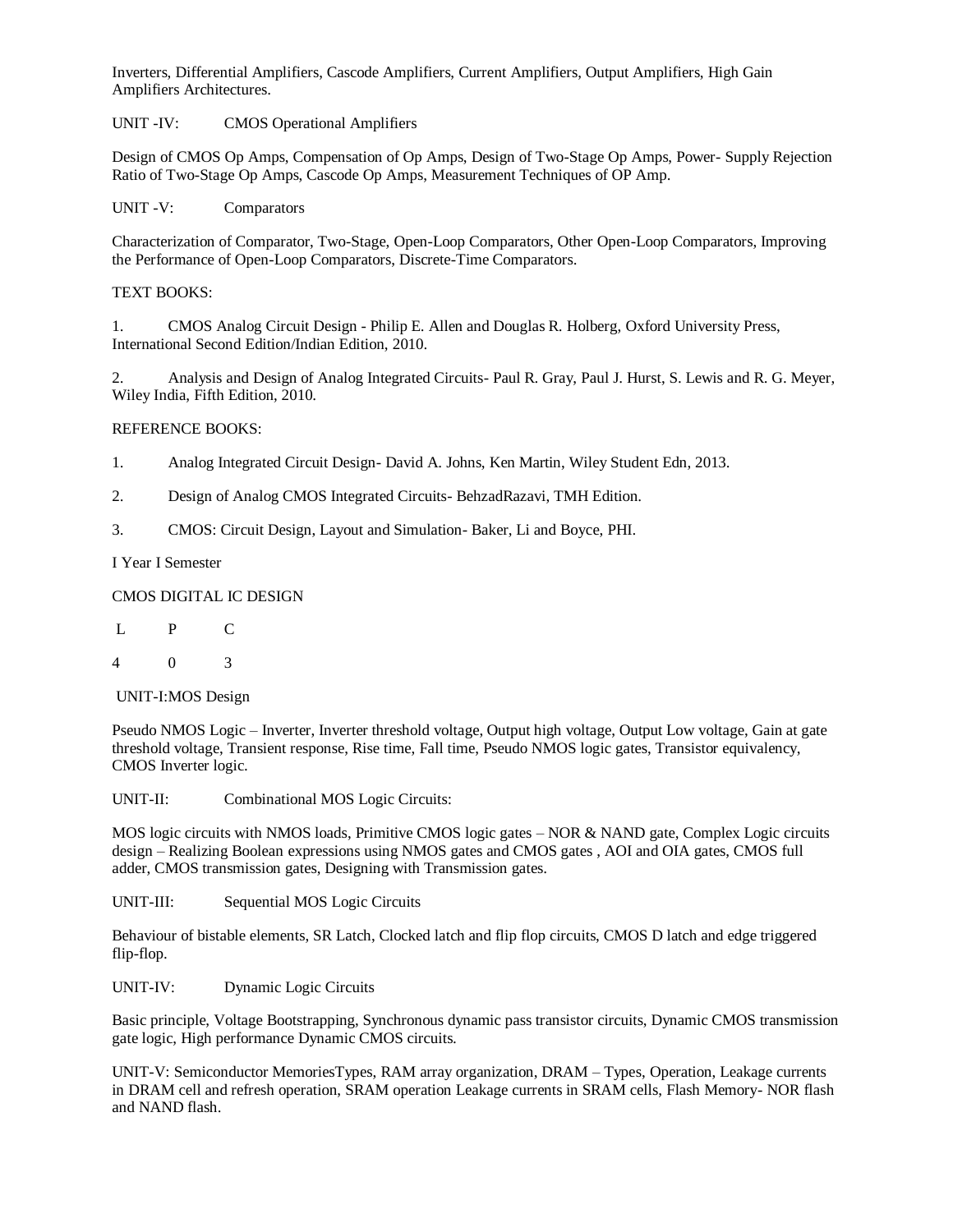### TEXT BOOKS:

1. Digital Integrated Circuit Design – Ken Martin, Oxford University Press, 2011.

2. CMOS Digital Integrated Circuits Analysis and Design – Sung-Mo Kang, Yusuf Leblebici, TMH, 3rd Ed., 2011.

## REFERENCE BOOKS:

1. Introduction to VLSI Systems: A Logic, Circuit and System Perspective – Ming-BO Lin, CRC Press, 2011

2. Digital Integrated Circuits – A Design Perspective, Jan M. Rabaey, AnanthaChandrakasan, BorivojeNikolic, 2nd Ed., PHI.

I Year I Semester

L P C

4 0 3

UNIT-I:

### DIGITAL DESIGN USING HDL (ELECTIVE-I)

Digital Logic Design using VHDL

Introduction, designing with VHDL, design entry methods, logic synthesis , entities , architecture

, packages and configurations, types of models: dataflow , behavioral , structural, signals vs. variables, generics, data types, concurrent vs. sequential statements , loops and program controls.

Digital Logic Design using Verilog HDL

Introduction, Verilog Data types and Operators, Binary data manipulation, Combinational and Sequential logic design, Structural Models of Combinational Logic, Logic Simulation, Design Verification and Test Methodology, Propagation Delay, Truth Table models using Verilog.

#### UNIT-II:

Combinational Logic Circuit Design using VHDL

Combinational circuits building blocks: Multiplexers, Decoders , Encoders , Code converters, Arithmetic comparison circuits , VHDL for combinational circuits , Adders-Half Adder, Full Adder, Ripple-Carry Adder, Carry Look-Ahead Adder, Subtraction, Multiplication.

Sequential Logic Circuit Design using VHDL

Flip-flops, registers & counters, synchronous sequential circuits: Basic design steps, Mealy State model, Design of FSM using CAD tools, Serial Adder Example, State Minimization, Design of Counter using sequential Circuit approach.

UNIT-III: Digital Logic Circuit Design Examples using Verilog HDL

Behavioralmodeling , Data types, Boolean-Equation-Based behavioral models of combinational logics , Propagation delay and continuous assignments , latches and level-sensitive circuits in Verilog, Cyclic behavioral models of flipflops and latches and Edge detection, comparison of styles for behavioral model; Behavioral model, Multiplexers, Encoders and Decoders, Counters, Shift Registers, Register files, Dataflow models of a linear feedback shift register, Machines with multi cycle operations, ASM and ASMD charts for behavioralmodeling, Design examples, Keypad scanner and encoder.

UNIT-IV: Synthesis of Digital Logic Circuit Design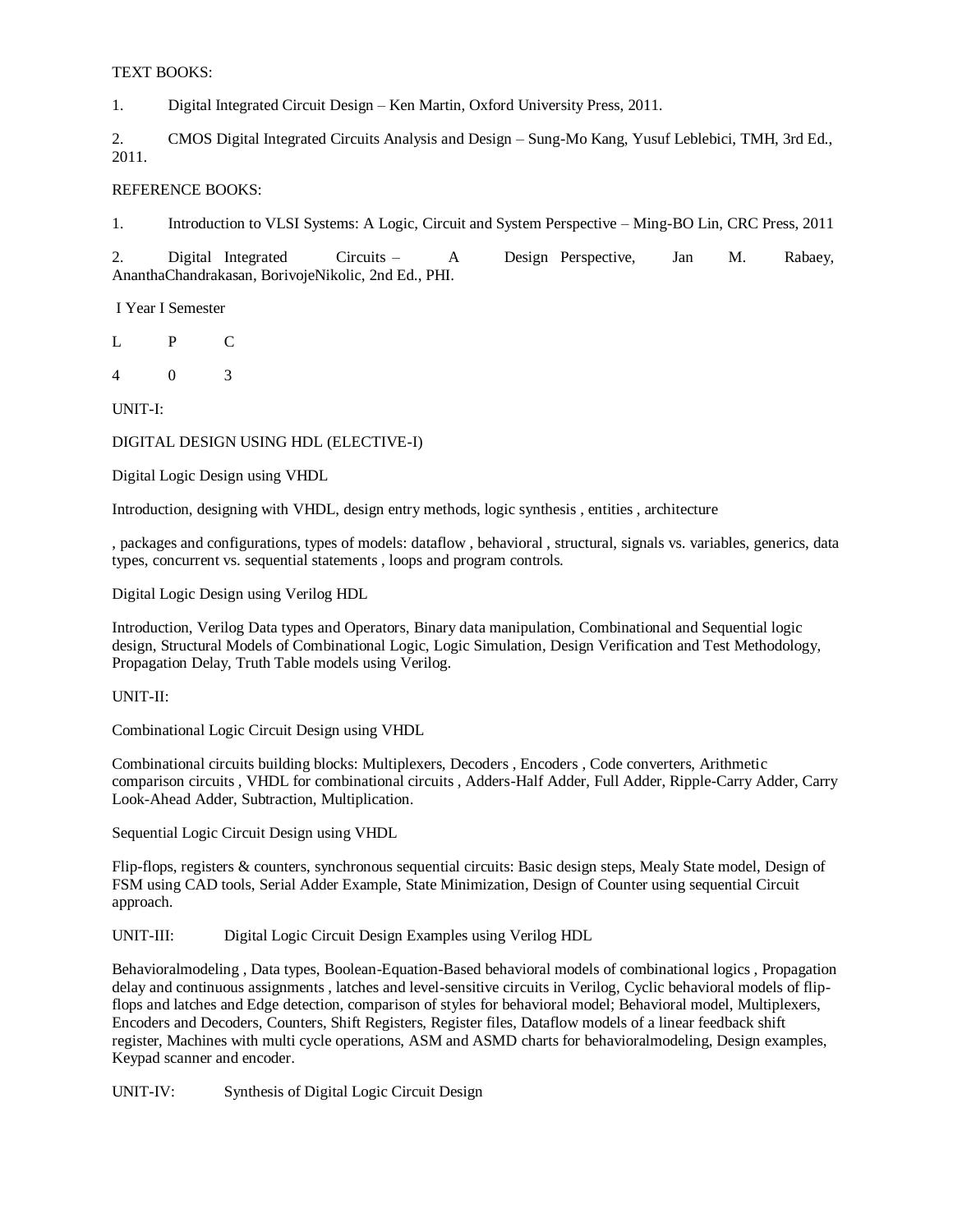Introduction to Synthesis, Synthesis of combinational logic, Synthesis of sequential logic with latches and flip-flops, Synthesis of Explicit and Implicit State Machines, Registers and counters.

UNIT-V: Testing of Digital Logic Circuits and CAD Tools

Testing of logic circuits, fault model, complexity of a test set, path-sensitization, circuits with tree structure, random tests, testing of sequential circuits, built in self test, printed circuit boards, computer aided design tools, synthesis, physical design.

### TEXT BOOKS:

1. Stephen Brown &ZvonkoVranesic, "Fundamentals of Digital logic design with VHDL", Tata McGraw Hill,2nd edition.

2. Michael D. Ciletti, "Advanced digital design with the Verilog HDL", Eastern economy edition, PHI.

### REFERENCE BOOKS:

1. Stephen Brown &ZvonkoVranesic, "Fundamentals of Digital logic with Verilog design", Tata McGraw Hill,2nd edition.

2. Bhaskar, "VHDL Primer",3rd Edition, PHI Publications.

3. Ian Grout, "Digital systems design with FPGAs and CPLDs", Elsevier Publications.

### I Year I Semester

ADVANCED OPERATING SYSTEMS (ELECTIVE-I)

L P C

4 0 3

UNIT-I:Introduction to Operating Systems

Overview of computer system hardware, Instruction execution, I/O function, Interrupts, Memory hierarchy, I/O Communication techniques, Operating system objectives and functions, Evaluation of operating System

UNIT-II: Introduction to UNIX and LINUX

Basic Commands & Command Arguments, Standard Input, Output, Input / Output Redirection, Filters and Editors, Shells and Operations

UNIT –III:

System Calls:

System calls and related file structures, Input / Output, Process creation & termination.

Inter Process Communication:

Introduction, File and record locking, Client – Server example, Pipes, FIFOs, Streams & Messages, Name Spaces, Systems V IPC, Message queues, Semaphores, Shared Memory, Sockets & TLI.

UNIT –IV:

Introduction to Distributed Systems:

Goals of distributed system, Hardware and software concepts, Design issues.

Communication in Distributed Systems: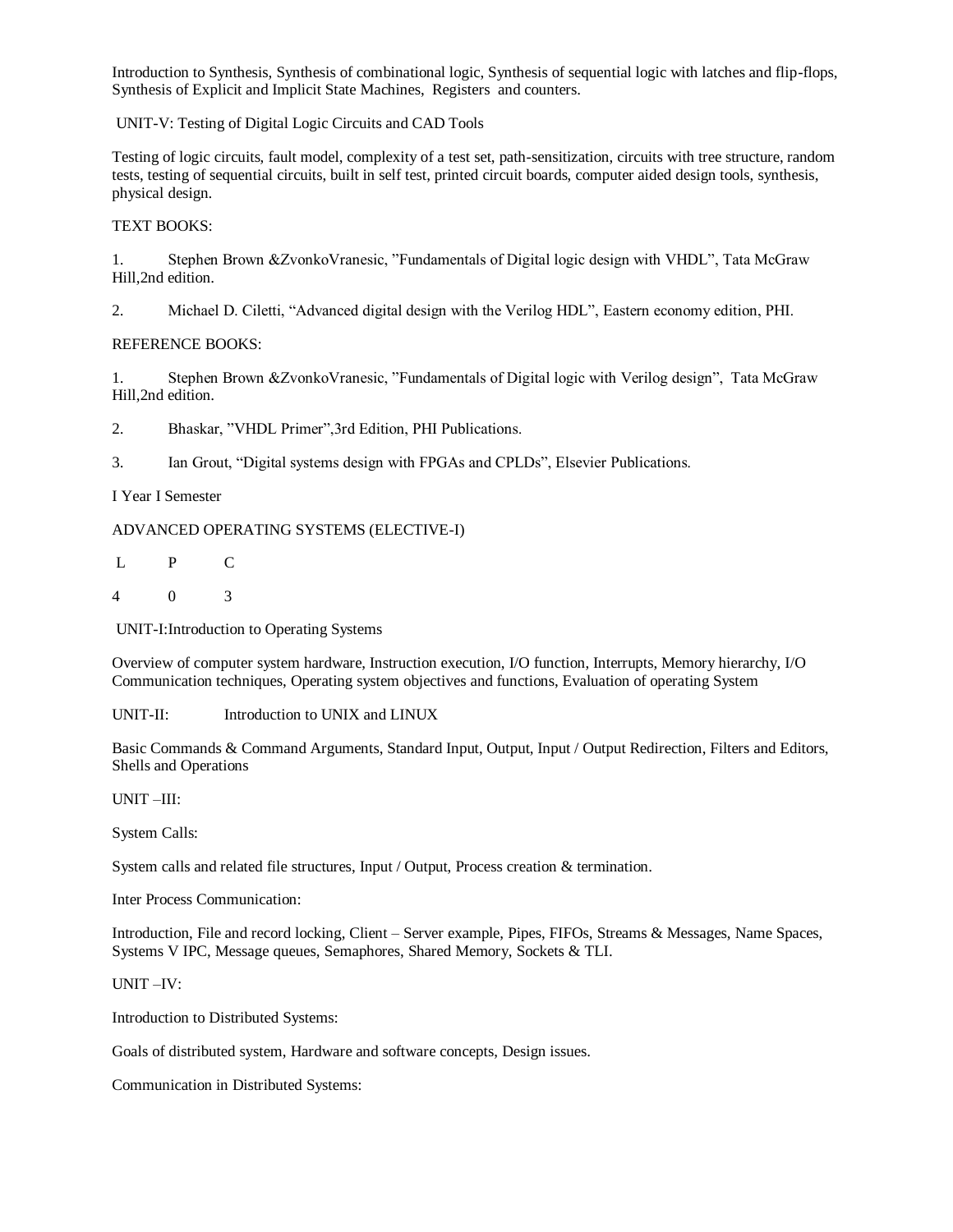Layered protocols, ATM networks, Client - Server model, Remote procedure call and Group communication.

UNIT –V:

Synchronization in Distributed Systems:

Clock synchronization, Mutual exclusion, E-tech algorithms, Bully algorithm, Ring algorithm, Atomic transactions Deadlocks:

Dead lock in distributed systems, Distributed dead lock prevention and distributed dead lock detection.

### TEXT BOOKS:

- 1. The Design of the UNIX Operating Systems Maurice J. Bach, 1986, PHI.
- 2. Distributed Operating System Andrew. S. Tanenbaum, 1994, PHI.
- 3. The Complete Reference LINUX Richard Peterson, 4th Ed., McGraw Hill.

### REFERENCE BOOKS:

- 1. Operating Systems: Internal and Design Principles Stallings, 6th Ed., PE.
- 2. Modern Operating Systems Andrew S Tanenbaum, 3rd Ed., PE.
- 3. Operating System Principles Abraham Silberchatz, Peter B. Galvin, Greg Gagne, 7th Ed., John Wiley
- 4. UNIX User Guide Ritchie & Yates.
- 5. UNIX Network Programming W.Richard Stevens, 1998, PHI.

#### I Year I Semester

- L P C
- 4 0 3

### SOFT COMPUTING TECHNIQUES (ELECTIVE -I)

UNIT –I:

#### Introduction:

Approaches to intelligent control, Architecture for intelligent control, Symbolic reasoning system, Rule-based systems, the AI approach, Knowledge representation - Expert systems.

#### UNIT –II:

Artificial Neural Networks:

Concept of Artificial Neural Networks and its basic mathematical model, McCulloch-Pitts neuron model, simple perceptron, Adaline and Madaline, Feed-forward Multilayer Perceptron, Learning and Training the neural network, Data Processing: Scaling, Fourier transformation, principal-component analysis and wavelet transformations, Hopfield network, Self-organizing network and Recurrent network, Neural Network based controller.

UNIT –III:

Fuzzy Logic System: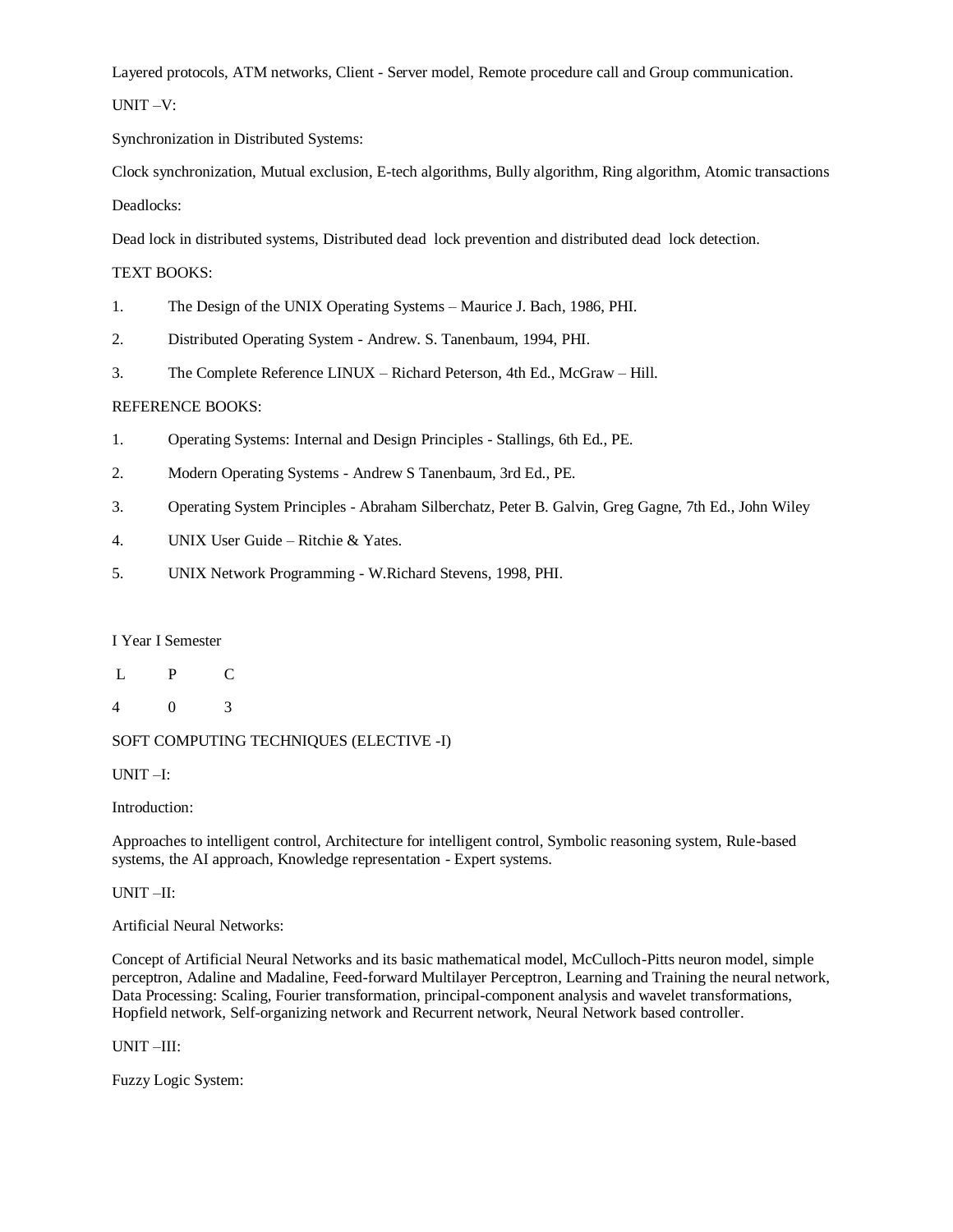Introduction to crisp sets and fuzzy sets, basic fuzzy set operation and approximate reasoning, Introduction to fuzzy logic modeling and control, Fuzzification, inferencing and defuzzification, Fuzzy knowledge and rule bases, Fuzzy modeling and control schemes for nonlinear systems, Self-organizing fuzzy logic control, Fuzzy logic control for nonlinear time delay system.

UNIT –IV:

Genetic Algorithm:

Basic concept of Genetic algorithm and detail algorithmic steps, Adjustment of free parameters, Solution of typical control problems using genetic algorithm, Concept on some other search techniques like Tabu search and anDcolony search techniques for solving optimization problems.

UNIT –V:

Applications:

GA application to power system optimisation problem, Case studies: Identification and control of linear and nonlinear dynamic systems using MATLAB-Neural Network toolbox, Stability analysis of Neural-Network interconnection systems, Implementation of fuzzy logic controller using MATLAB fuzzy-logic toolbox, Stability analysis of fuzzy control systems.

# TEXT BOOKS:

- 1. Introduction to Artificial Neural Systems Jacek.M.Zurada, Jaico Publishing House, 1999.
- 2. Neural Networks and Fuzzy Systems Kosko, B., Prentice-Hall of India Pvt. Ltd., 1994.

# REFERENCE BOOKS:

- 1. Fuzzy Sets, Uncertainty and Information Klir G.J. &Folger T.A., Prentice-Hall of India Pvt. Ltd., 1993.
- 2. Fuzzy Set Theory and Its Applications Zimmerman H.J. Kluwer Academic Publishers, 1994.
- 3. Introduction to Fuzzy Control Driankov, Hellendroon, Narosa Publishers.
- 4. Artificial Neural Networks Dr. B. Yagananarayana, 1999, PHI, New Delhi.
- 5. Elements of Artificial Neural Networks KishanMehrotra, Chelkuri K. Mohan, Sanjay Ranka, Penram International.
- 6. Artificial Neural Network –Simon Haykin, 2nd Ed., Pearson Education.

7. Introduction Neural Networks Using MATLAB 6.0 - S.N. Shivanandam, S. Sumati, S. N. Deepa,1/e, TMH, New Delhi.

I Year I Semester

# CYBER SECURITY (ELECTIVE – I)

- L P C
- 4 0 3
- I Year I Semester
- L P C
- 4 0 3

CPLD AND FPGA ARCHITECURES AND APPLICATIONS (ELECTIVE – II)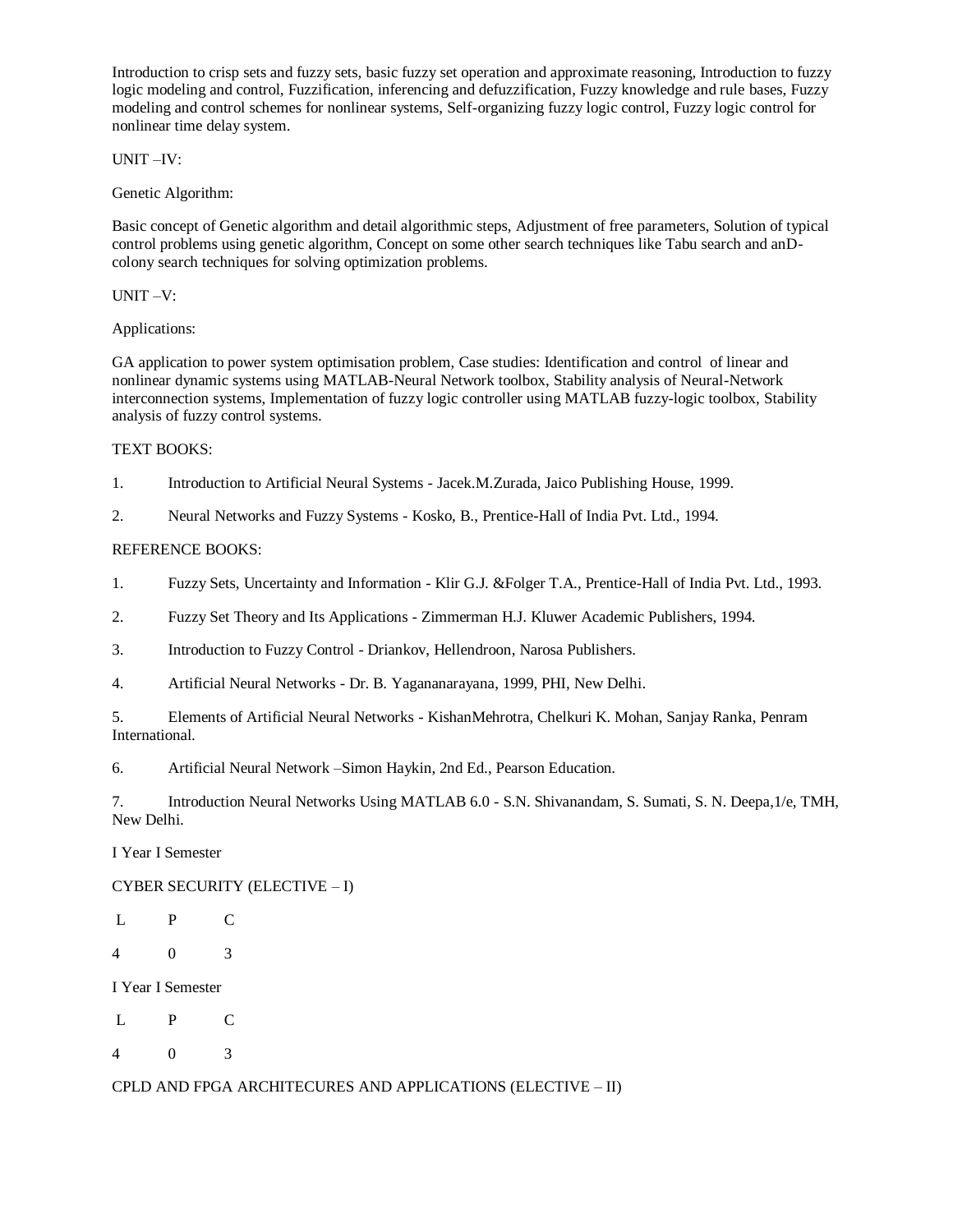UNIT-I: Introduction to Programmable Logic Devices

Introduction, Simple Programmable Logic Devices – Read Only Memories, Programmable Logic Arrays, Programmable Array Logic, Programmable Logic Devices/Generic Array Logic; Complex Programmable Logic Devices – Architecture of Xilinx Cool Runner XCR3064XL CPLD, CPLD Implementation of a Parallel Adder with Accumulation.

UNIT-II: Field Programmable Gate Arrays

Organization of FPGAs, FPGA Programming Technologies, Programmable Logic Block Architectures, Programmable Interconnects, Programmable I/O blocks in FPGAs, Dedicated Specialized Components of FPGAs, Applications of FPGAs.

UNIT -III: SRAM Programmable FPGAs

Introduction, Programming Technology, Device Architecture, The Xilinx XC2000, XC3000 and XC4000 Architectures.

UNIT -IV: Anti-Fuse Programmed FPGAs

Introduction, Programming Technology, Device Architecture, TheActel ACT1, ACT2 and ACT3 Architectures.

UNIT -V: Design Applications

General Design Issues, Counter Examples, A Fast Video Controller, A Position Tracker for a Robot Manipulator, A Fast DMA Controller, Designing Counters with ACT devices, Designing Adders and Accumulators with the ACT Architecture.

# TEXT BOOKS:

- 1. Field Programmable Gate Array Technology Stephen M. Trimberger, Springer International Edition.
- 2. Digital Systems Design Charles H. Roth Jr, LizyKurian John, Cengage Learning.

# REFERENCE BOOKS:

1. Field Programmable Gate Arrays - John V. Oldfield, Richard C. Dorf, Wiley India.

2. Digital Design Using Field Programmable Gate Arrays - Pak K. Chan/SamihaMourad, Pearson Low Price Edition.

- 3. Digital Systems Design with FPGAs and CPLDs Ian Grout, Elsevier, Newnes.
- 4. FPGA based System Design Wayne Wolf, Prentice Hall Modern Semiconductor Design Series.

# I Year I Semester

- L P C
- 4 0 3

# ADVANCED COMPUTER ARCHITECTURE (ELECTIVE-II)

# UNIT-I: Fundamentals of Computer Design

Fundamentals of Computer design, Changing faces of computing and task of computer designer, Technology trends, Cost price and their trends, measuring and reporting performance, Quantitative principles of computer design, Amdahl's law.Instruction set principles and examples- Introduction, classifying instruction set- memory addressingtype and size of operands, Operations in the instruction set.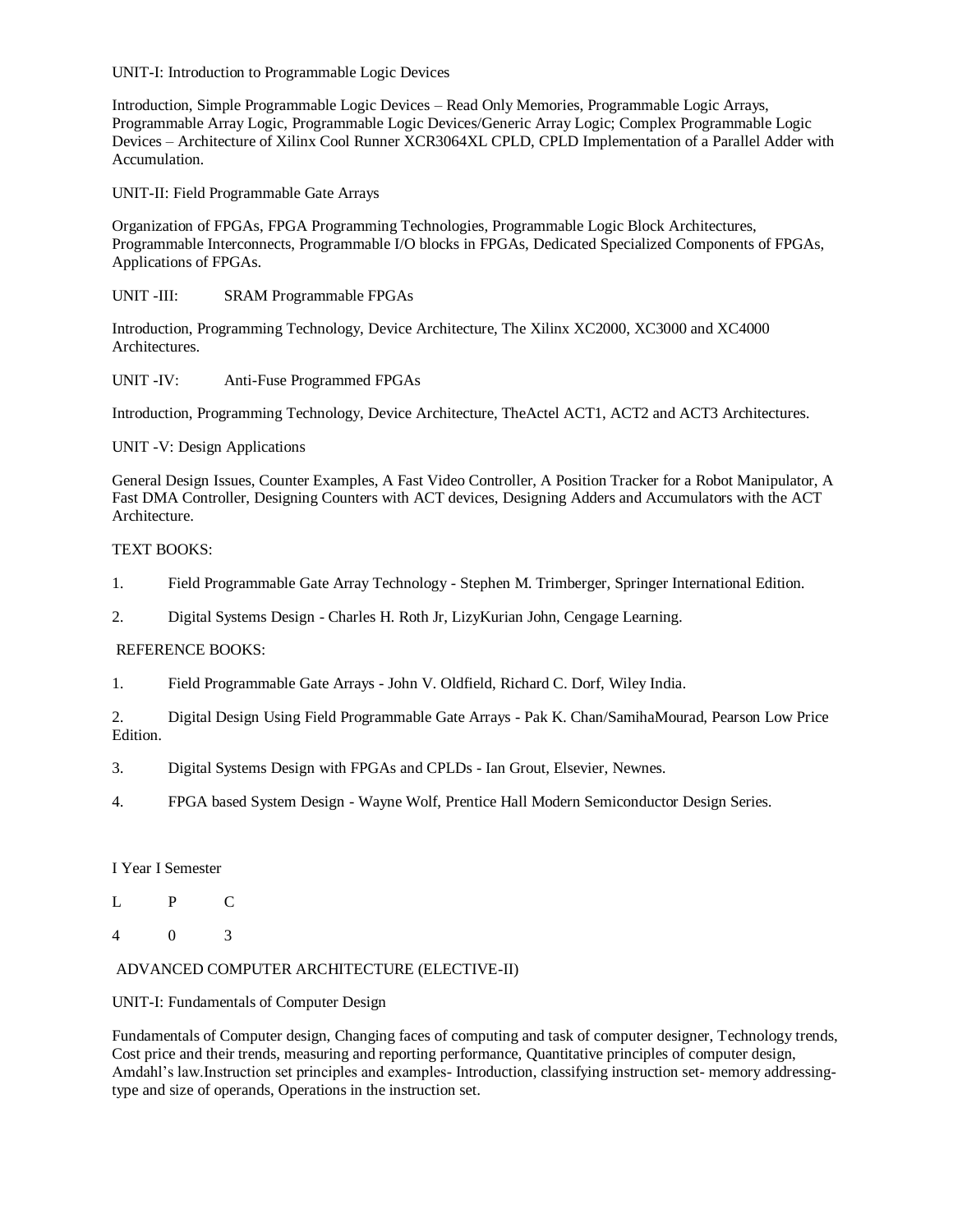### UNIT-II:

Pipelines

Introduction, basic RISC instruction set, Simple implementation of RISC instruction set, Classic five stage pipe lined RISC processor, Basic performance issues in pipelining, Pipeline hazards, Reducing pipeline branch penalties.

Memory Hierarchy Design

Introduction, review of ABC of cache, Cache performance, Reducing cache miss penalty, Virtual memory.

UNIT-III:

Instruction Level Parallelism (ILP)-The Hardware Approach

Instruction-Level parallelism, Dynamic scheduling, Dynamic scheduling using Tomasulo's approach, Branch prediction, High performance instruction delivery- Hardware based speculation.

ILP Software Approach

Basic compiler level techniques, Static branch prediction, VLIW approach, Exploiting ILP, Parallelism at compile time, Cross cutting issues - Hardware verses Software.

UNIT-IV: Multi Processors and Thread Level Parallelism

Multi Processors and Thread level Parallelism- Introduction, Characteristics of application domain, Systematic shared memory architecture, Distributed shared – Memory architecture, Synchronization.

UNIT-V:

Inter Connection and Networks

Introduction, Interconnection network media, Practical issues in interconnecting networks, Examples of inter connection, Cluster, Designing of clusters.

Intel Architecture

Intel IA-64 ILP in embedded and mobile markets Fallacies and pit falls.

## TEXT BOOKS:

1. John L. Hennessy, David A. Patterson - Computer Architecture: A Quantitative Approach, 3rd Edition, an Imprint of Elsevier.

# REFERENCE BOOKS:

1. John P. Shen and Miikko H. Lipasti -, Modern Processor Design : Fundamentals of Super Scalar Processors

2. Computer Architecture and Parallel Processing - Kai Hwang, Faye A.Brigs., MC Graw Hill.

3. Advanced Computer Architecture - A Design Space Approach, DezsoSima, Terence Fountain, Peter Kacsuk, Pearson Ed.

I Year I Semester

HARDWARE SOFTWARE CO-DESIGN (ELECTIVE-II)

- L P C
- 4 0 3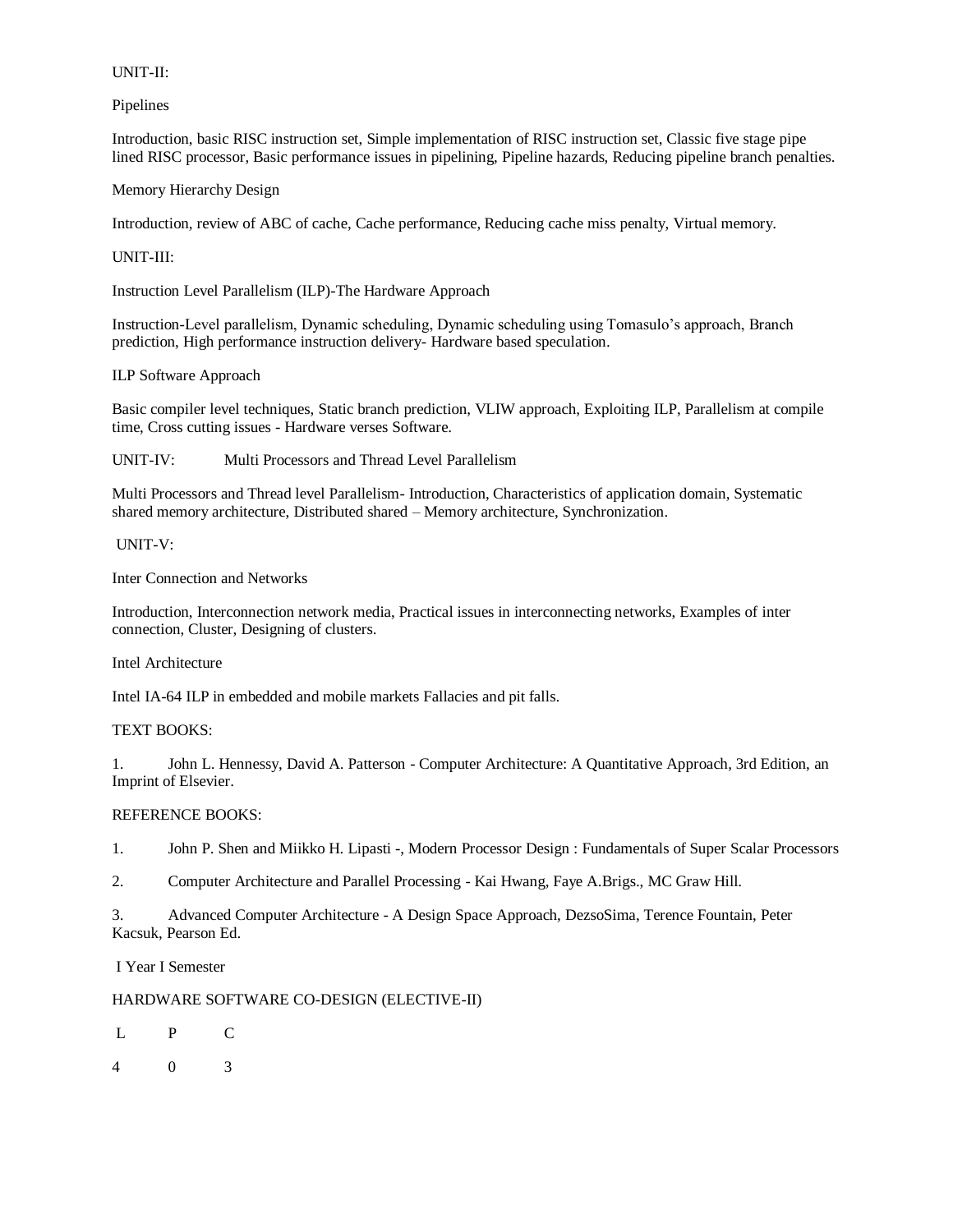UNIT-I:

Co- Design Issues

Co- Design Models, Architectures, Languages, A Generic Co-design Methodology.

Co- Synthesis Algorithms

Hardware software synthesis algorithms: hardware – software partitioning distributed system co- synthesis.

UNIT-II:

Prototyping and Emulation

Prototyping and emulation techniques, prototyping and emulation environments, future developments in emulation and prototyping architecture specialization techniques, system communication infrastructure

Target Architectures

Architecture Specialization techniques, System Communication infrastructure, Target Architecture and Application System classes, Architecture for control dominated systems (8051- Architectures for High performance control), Architecture for Data dominated systems (ADSP21060, TMS320C60), Mixed Systems.

UNIT-III:

Compilation Techniques and Tools for Embedded Processor Architectures

Modern embedded architectures, embedded software development needs, compilation technologies, practical consideration in a compiler development environment.

UNIT-IV:

Design Specification and Verification

Design, co-design, the co-design computational model, concurrency coordinating concurrent computations, interfacing components, design verification, implementation verification, verification tools, interface verification.

UNIT-V:

Languages for System-Level Specification and Design-I

System-level specification, design representation for system level synthesis, system level specification languages.

Languages for System-Level Specification and Design-II

Heterogeneous specifications and multi language co-simulation, the cosyma system and lycos system.

TEXT BOOKS:

1. Hardware / Software Co- Design Principles and Practice – Jorgen Staunstrup, Wayne Wolf – 2009, Springer.

2. Hardware / Software Co- Design - Giovanni De Micheli, Mariagiovanna Sami, 2002, Kluwer Academic Publishers.

# REFERENCE BOOKS:

2. A Practical Introduction to Hardware/Software Co-design -Patrick R. Schaumont - 2010 – Springer Publications.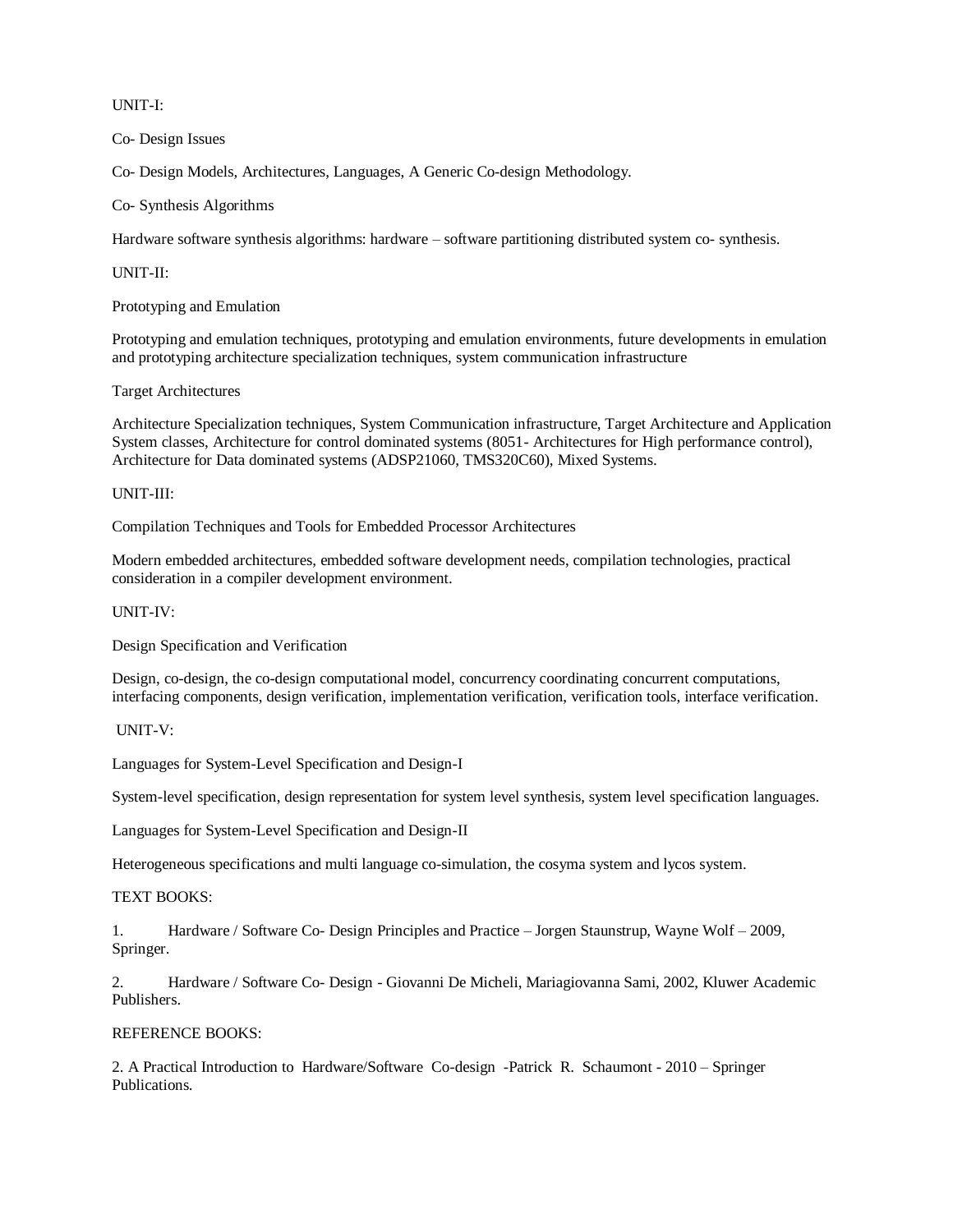I Year I Semester

L P C

0 3 2

# FRONT END VLSI DESIGN LABORATORY

The students are required to design the logic circuit to perform the following experiments using necessary Industry standard simulator to verify the logical

/functional operation, perform the analysis with appropriate synthesizer and to verify the implemented logic with different hardware modules/kits (CPLD/FPGA kits).

• The students are required to acquire the knowledge on any of the TWO different environmental platforms by perform at least FIVE experiments on each platform.

List of Experiments:

- 1. Realization of Logic gates.
- 2. Parity Encoder.
- 3. Random Counter
- 4. Single Port Synchronous RAM.
- 5. Synchronous FIFO.
- 6. ALU.
- 7. UART Model.
- 8. Dual Port Asynchronous RAM.
- 9. Fire Detection and Control System using Combinational Logic circuits.
- 10. Traffic Light Controller using Sequential Logic circuits
- 11. Pattern Detection using Moore Machine.
- 12. Finite State Machine (FSM) based logic circuit.

Lab Requirements:

Software: Industrial standard software with prefectural licence consisting of required simulator, synthesizer, analyzer etc. in an appropriate integrated environment.

Hardware:Personal Computer with necessary peripherals, configuration and operating System and relevant VLSI (CPLD/FPGA) hardware Kits.

I Year II Semester

CMOS MIXED SIGNAL CIRCUIT DESIGN

- L P C
- 4 0 3

UNIT-I: Switched Capacitor Circuits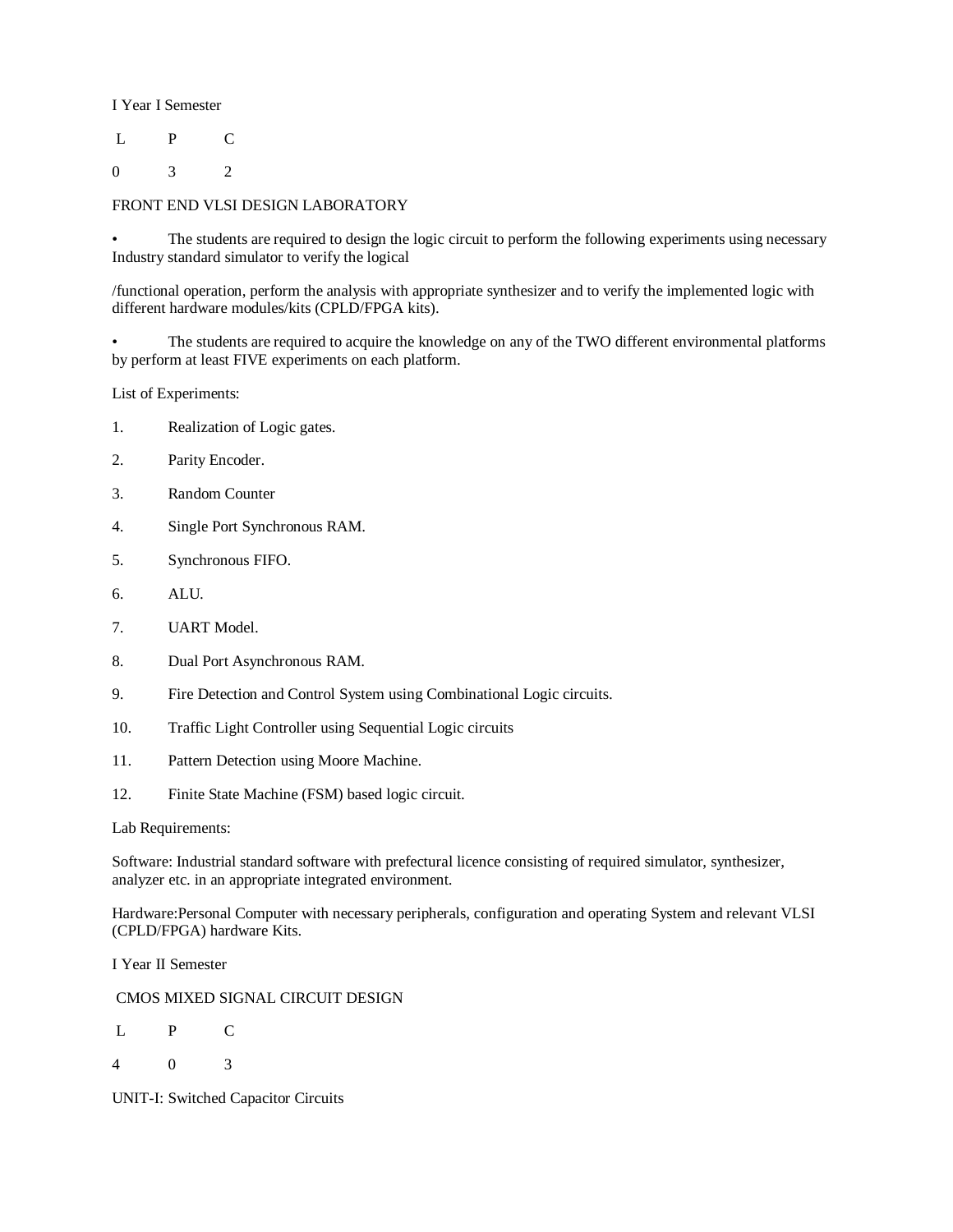Introduction to Switched Capacitor circuits- basic building blocks, Operation and Analysis, Non- ideal effects in switched capacitor circuits, Switched capacitor integrators first order filters, Switch sharing, biquad filters.

UNIT-II: Phased Lock Loop (PLL)

Basic PLL topology, Dynamics of simple PLL, Charge pump PLLs-Lock acquisition, Phase/Frequency detector and charge pump, Basic charge pump PLL, Non-ideal effects in PLLs- PFD/CP non-idealities, Jitter in PLLs, Delay locked loops, applications.

UNIT-III: Data Converter Fundamentals

DC and dynamic specifications, Quantization noise, Nyquist rate D/A converters- Decoder based converters, Binary-Scaled converters, Thermometer-code converters, Hybrid converters

UNIT-IV: Nyquist Rate A/D Converters

Successive approximation converters, Flash converter, Two-step A/D converters, Interpolating A/D converters, Folding A/D converters, Pipelined A/D converters, Time-interleaved converters.

UNIT-V: Oversampling Converters

Noise shaping modulators, Decimating filters and interpolating filters, Higher order modulators, Delta sigma modulators with multibitquantizers, Delta sigma D/A

### TEXT BOOKS:

1. Design of Analog CMOS Integrated Circuits- BehzadRazavi, TMH Edition, 2002

2. CMOS Analog Circuit Design - Philip E. Allen and Douglas R. Holberg, Oxford University Press, International Second Edition/Indian Edition, 2010.

3. Analog Integrated Circuit Design- David A. Johns,Ken Martin, Wiley Student Edition, 2013

#### REFERENCE BOOKS:

1. CMOS Integrated Analog-to- Digital and Digital-to-Analog converters-Rudy Van De Plassche, Kluwer Academic Publishers, 2003

2. Understanding Delta-Sigma Data converters-Richard Schreier, Wiley Interscience, 2005.

3. CMOS Mixed-Signal Circuit Design - R. Jacob Baker, Wiley Interscience, 2009.

I Year II Semester

#### EMBEDDED SYSTEM DESIGN

L P C

4 0 3

#### UNIT-I:Introduction

An Embedded System-Definition, Examples, Current Technologies, Integration in system Design, Embedded system design flow, hardware design concepts, software development, processor in an embedded system and other hardware units, introduction to processor based embedded system design concepts.

#### UNIT-II: Embedded Hardware

Embedded hardware building blocks, Embedded Processors – ISA architecture models, Internal processor design, processor performance, Board Memory – ROM, RAM, Auxiliary Memory, Memory Management of External Memory, Board Memory and performance.Embedded board Input / output – Serial versus Parallel I/O, interfacing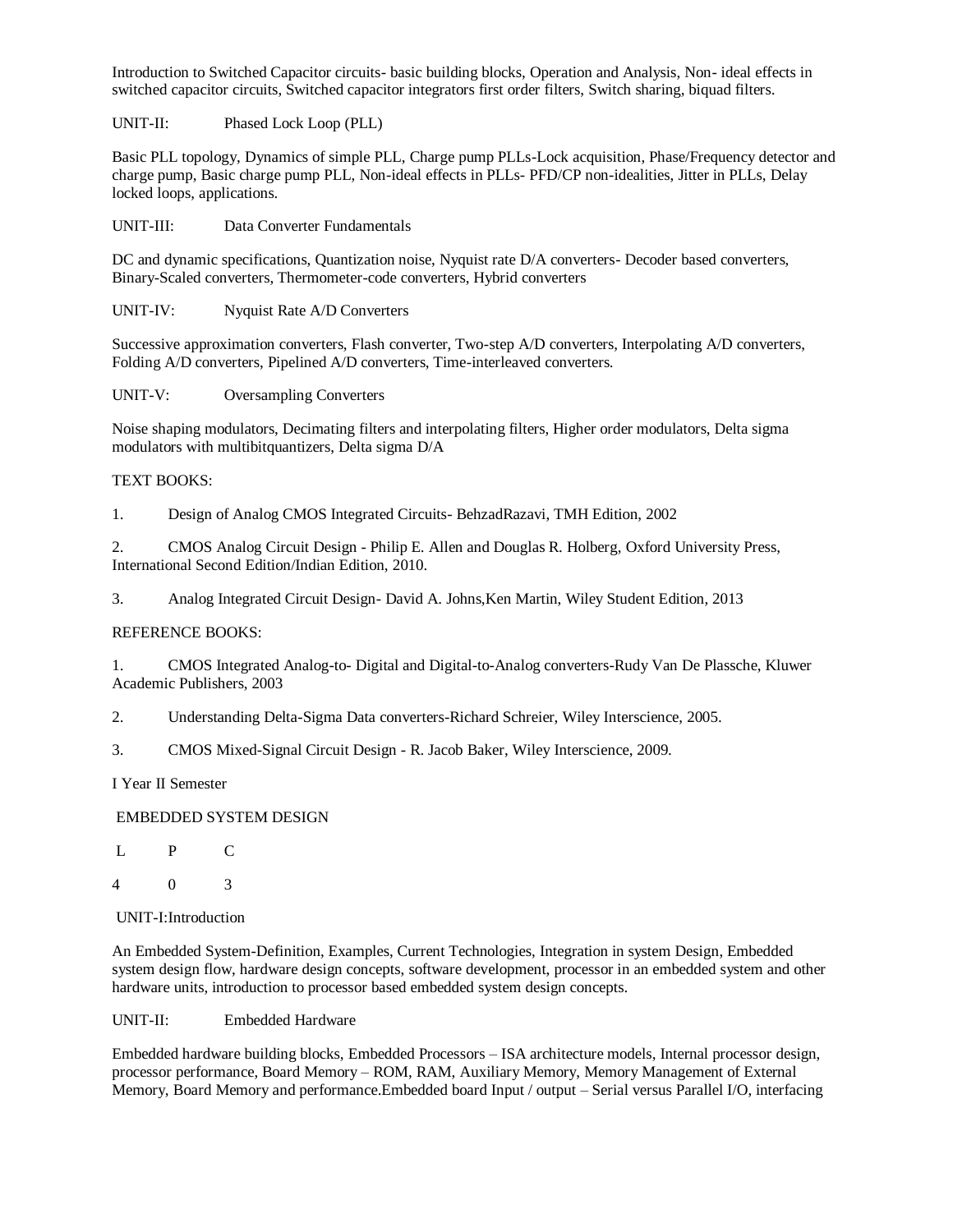the I/O components, I/O components and performance, Board buses – Bus arbitration and timing, Integrating the Bus with other board components, Bus performance.

UNIT-III: Embedded Software

Device drivers, Device Drivers for interrupt-Handling, Memory device drivers, On-board bus device drivers, Board I/O drivers, Explanation about above drivers with suitable examples.

Embedded operating systems – Multitasking and process Management, Memory Management, I/O and file system management, OS standards example – POSIX, OS performance guidelines, Board support packages, Middleware and Application Software – Middle ware, Middleware examples, Application layer software examples.

UNIT-IV: Embedded System Design, Development, Implementation and Testing

Embedded system design and development lifecycle model, creating an embedded system architecture, introduction to embedded software development process and tools- Host and Target machines, linking and locating software, Getting embedded software into the target system, issues in Hardware-Software design and co-design.

Implementing the design-The main software utility tool, CAD and the hardware, Translation tools, Debugging tools, testing on host machine, simulators, Laboratory tools, System Boot-Up.

UNIT-V: Embedded System Design-Case Studies

Case studies- Processor design approach of an embedded system –Power PC Processor based and Micro Blaze Processor based Embedded system design on Xilinx platform-NiosII Processor based Embedded system design on Altera platform-Respective Processor architectures should be taken into consideration while designing an Embedded System.

### TEXT BOOKS:

1. Tammy Noergaard "Embedded Systems Architecture: A Comprehensive Guide for Engineers and Programmers", Elsevier(Singapore) Pvt.Ltd.Publications, 2005.

2. Frank Vahid, Tony D. Givargis, "Embedded system Design: A Unified Hardware/Software Introduction", John Wily & Sons Inc.2002.

#### REFERENCE BOOKS:

1. Peter Marwedel, "Embedded System Design", Science Publishers, 2007.

2. Arnold S Burger, "Embedded System Design", CMP.

3. Rajkamal, "Embedded Systems: Architecture, Programming and Design", TMH Publications, Second Edition, 2008.

I Year II Semester

L P C

4 0 3

LOW POWER VLSI DESIGN

UNIT-I: Fundamentals of Low Power VLSI Design

Need for Low Power Circuit Design, Sources of Power Dissipation – Switching Power Dissipation, Short Circuit Power Dissipation, Leakage Power Dissipation, Glitching Power Dissipation, Short Channel Effects –Drain Induced Barrier Lowering and Punch Through, Surface Scattering, Velocity Saturation, Impact Ionization, Hot Electron Effect.

UNIT-II: Low-Power Design Approaches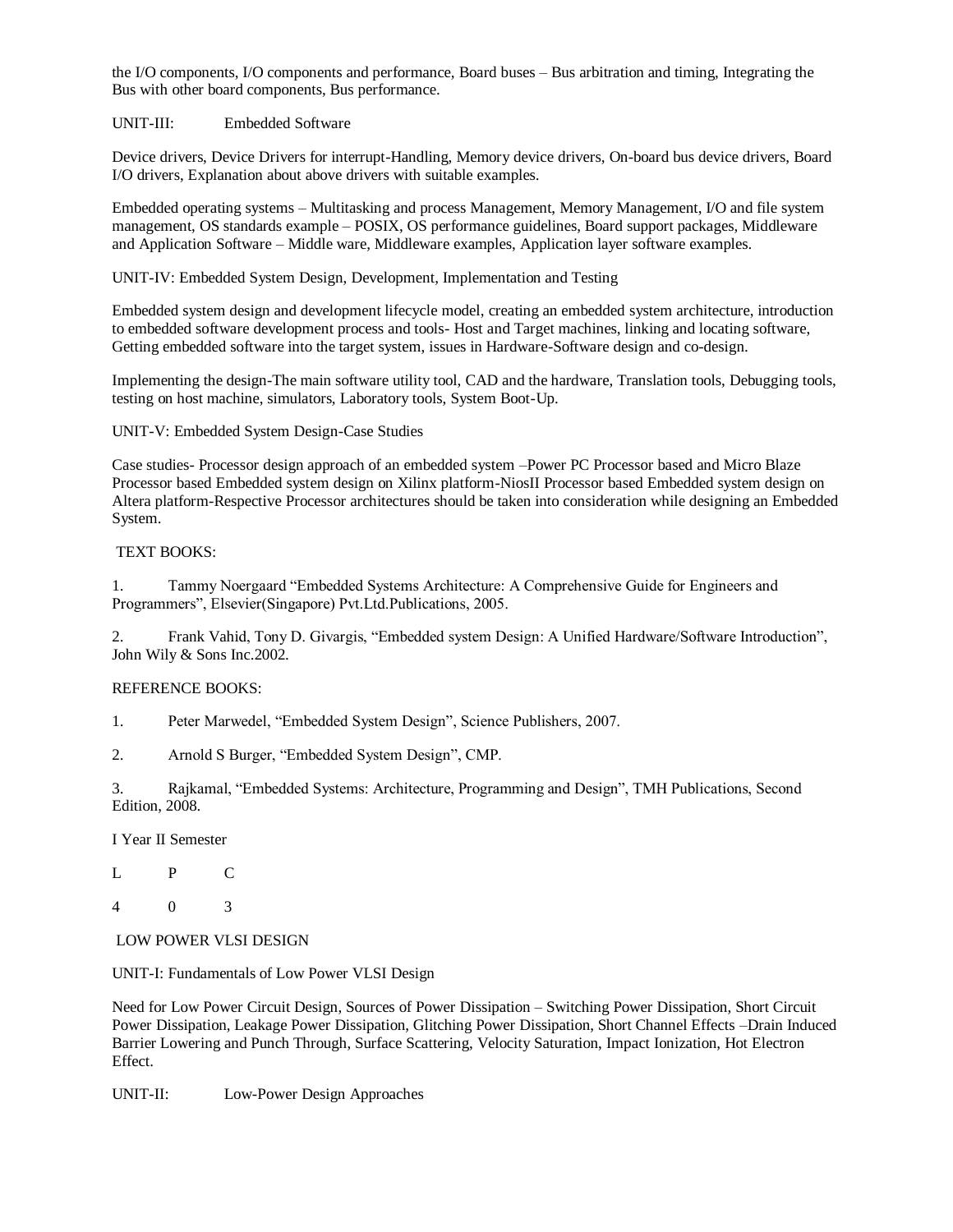Low-Power Design through Voltage Scaling – VTCMOS circuits, MTCMOS circuits, Architectural Level Approach –Pipelining and Parallel Processing Approaches.

Switched Capacitance Minimization Approaches

System Level Measures, Circuit Level Measures, Mask level Measures.

UNIT-III: Low-Voltage Low-Power Adders

Introduction, Standard Adder Cells, CMOS Adder's Architectures – Ripple Carry Adders, Carry Look-Ahead Adders, Carry Select Adders, Carry Save Adders, Low-Voltage Low-Power Design Techniques –Trends of Technology and Power Supply Voltage, Low-Voltage Low-Power Logic Styles.

UNIT-IV: Low-Voltage Low-Power Multipliers

Introduction, Overview of Multiplication, Types of Multiplier Architectures, Braun Multiplier, Baugh-Wooley Multiplier, Booth Multiplier, Introduction to Wallace Tree Multiplier.

UNIT-V: Low-Voltage Low-Power Memories

Basics of ROM, Low-Power ROM Technology, Future Trend and Development of ROMs, Basics of SRAM, Memory Cell, Precharge and Equalization Circuit, Low-Power SRAM Technologies, Basics of DRAM, Self-Refresh Circuit, Future Trend and Development of DRAM.

# TEXT BOOKS:

1. CMOS Digital Integrated Circuits – Analysis and Design – Sung-Mo Kang, Yusuf Leblebici, TMH, 2011.

2. Low-Voltage, Low-Power VLSI Subsystems – Kiat-Seng Yeo, Kaushik Roy, TMH Professional Engineering.

# REFERENCE BOOKS:

- 1. Low Power CMOS Design AnanthaChandrakasan, IEEE Press/Wiley International, 1998.
- 2. Low Power CMOS VLSI Circuit Design Kaushik Roy, Sharat C. Prasad, John Wiley & Sons, 2000.
- 3. Practical Low Power Digital VLSI Design Gary K. Yeap, Kluwer Academic Press, 2002.
- 4. Low Power CMOS VLSI Circuit Design A. Bellamour, M. I. Elamasri, Kluwer Academic Press, 1995.

I Year II Semester

# DESIGN FOR TESTABILITY

- L P C
- 4 0 3

UNIT-I:Introduction to Testing

Testing Philosophy, Role of Testing, Digital and Analog VLSI Testing, VLSI Technology Trends affecting Testing, Types of Testing, FaultModeling: Defects, Errors and Faults, Functional Versus Structural Testing, Levels of Fault Models, Single Stuck-at Fault.

UNIT-II: Logic and Fault Simulation

Simulation for Design Verification and Test Evaluation, Modeling Circuits for Simulation, Algorithms for Truevalue Simulation, Algorithms for Fault Simulation.

UNIT -III: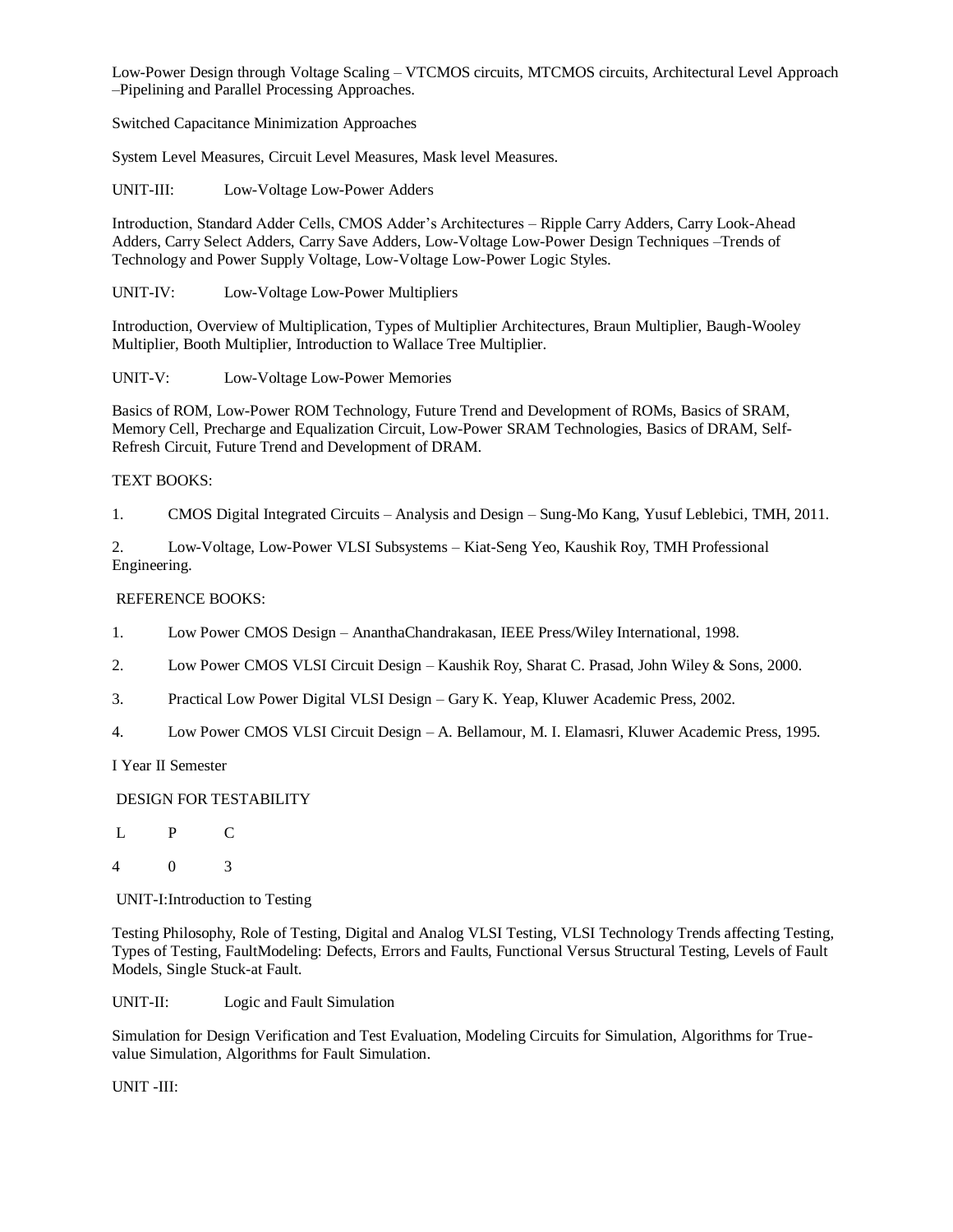Testability Measures

SCOAP Controllability and Observability, High Level Testability Measures, Digital DFT and Scan Design: Ad-Hoc DFT Methods, Scan Design, Partial-Scan Design, Variations of Scan.

UNIT-IV:

Built-In Self-Test

The Economic Case for BIST, Random Logic BIST: Definitions, BIST Process, Pattern Generation, Response Compaction, Built-In Logic Block Observers, Test-Per-Clock, Test-Per- Scan BIST Systems, Circular Self Test Path System, Memory BIST, Delay Fault BIST.

UNIT-V:

Boundary Scan Standard

Motivation, System Configuration with Boundary Scan: TAP Controller and Port, Boundary Scan Test Instructions, Pin Constraints of the Standard, Boundary Scan Description Language: BDSL Description Components, Pin Descriptions.

### TEXT BOOKS:

1. Essentials of Electronic Testing for Digital, Memory and Mixed Signal VLSI Circuits -

M.L. Bushnell, V. D. Agrawal, Kluwer Academic Pulishers.

#### REFERENCE BOOKS:

1. Digital Systems and Testable Design - M. Abramovici, M.A.Breuer and A.D Friedman, Jaico Publishing House.

2. Digital Circuits Testing and Testability - P.K. Lala, Academic Press.

I Year II Semester

#### CAD FOR VLSI

- L P C
- 4 0 3

UNIT-I: VLSI Physical Design Automation

VLSI Design Cycle, New Trends in VLSI Design Cycle, Physical Design Cycle, New Trends in Physical Design Cycle, Design Styles, System Packaging Styles;

UNIT-II: Partitioning, Floor Planning, Pin Assignment and Placement

Partitioning – Problem formulation, Classification of Partitioning algorithms, Kernighan-Lin Algorithm, Simulated Annealing, Floor Planning – Problem formulation, Classification of floor planning algorithms, constraint based floor planning, Rectangular Dualization, Pin Assignment – Problem formulation, Classification of pin assignment algorithms, General and channel Pin assignments, Placement – Problem formulation, Classification of placement algorithms, Partitioning based placement algorithms;

UNIT-III: Global Routing and Detailed Routing

Global Routing – Problem formulation, Classification of global routing algorithms, Maze routing algorithms, Detailed Routing – Problem formulation, Classification of routing algorithms, Single layer routing algorithms;

UNIT-IV: Physical Design Automation of FPGAs and MCMs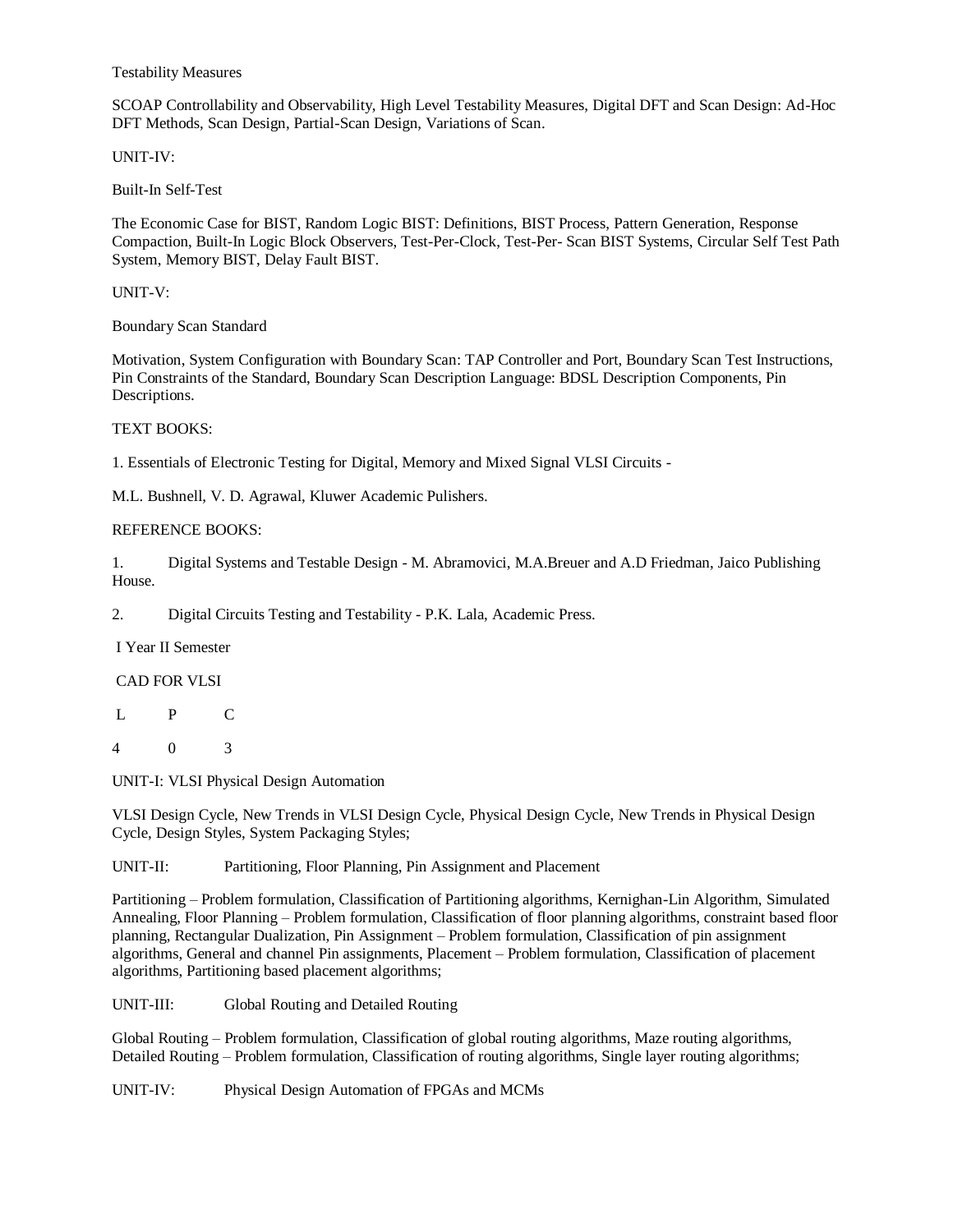FPGA Technologies, Physical Design cycle for FPGAs, Partitioning, Routing – Routing Algorithm for the Non-Segmented model, Routing Algorithms for the Segmented Model;

Introduction to MCM Technologies, MCM Physical Design Cycle.

UNIT-V: Chip Input and Output Circuits

ESD Protection, Input Circuits, Output Circuits and L (di) noise, On-chip clock Generation and dt

Distribution, Latch-up and its prevention.

# TEXT BOOKS:

1. Algorithms for VLSI Physical Design Automation by NaveedShervani, 3rd Edition, 2005, Springer International Edition.

2. CMOS Digital Integrated Circuits Analysis and Design – Sung-Mo Kang, Yusuf Leblebici, TMH, 3rd Ed., 2011.

# REFERENCE BOOKS:

1. VLSI Physical Design Automation-Theory and Practice by Sadiq M Sait, Habib Youssef, World Scientific.

2. Algorithms for VLSI Design Automation, S. H. Gerez, 1999, Wiley student Edition, John Wiley and Sons (Asia) Pvt. Ltd.

3. VLSI Physical Design Automation by Sung Kyu Lim, Springer International Edition.

I Year II Semester

L P C

4 0 3

# DIGITAL SIGNAL PROCESSORS AND ARCHITECTURES (ELECTIVE-III)

UNIT-I:

Introduction to Digital Signal Processing

Introduction, a Digital signal-processing system, the sampling process, discrete time sequences. Discrete Fourier Transform (DFT) and Fast Fourier Transform (FFT), Linear time-invariant systems, Digital filters, Decimation and interpolation.

Computational Accuracy in DSP Implementations

Number formats for signals and coefficients in DSP systems, Dynamic Range and Precision, Sources of error in DSP implementations, A/D Conversion errors, DSP Computational errors, D/A Conversion Errors, Compensating filter.

# UNIT-II:

Architectures for Programmable DSP Devices

Basic Architectural features, DSP Computational Building Blocks, Bus Architecture and Memory, Data Addressing Capabilities, Address Generation UNIT, Programmability and Program Execution, Speed Issues, Features for External interfacing.

UNIT-III:

Programmable Digital Signal Processors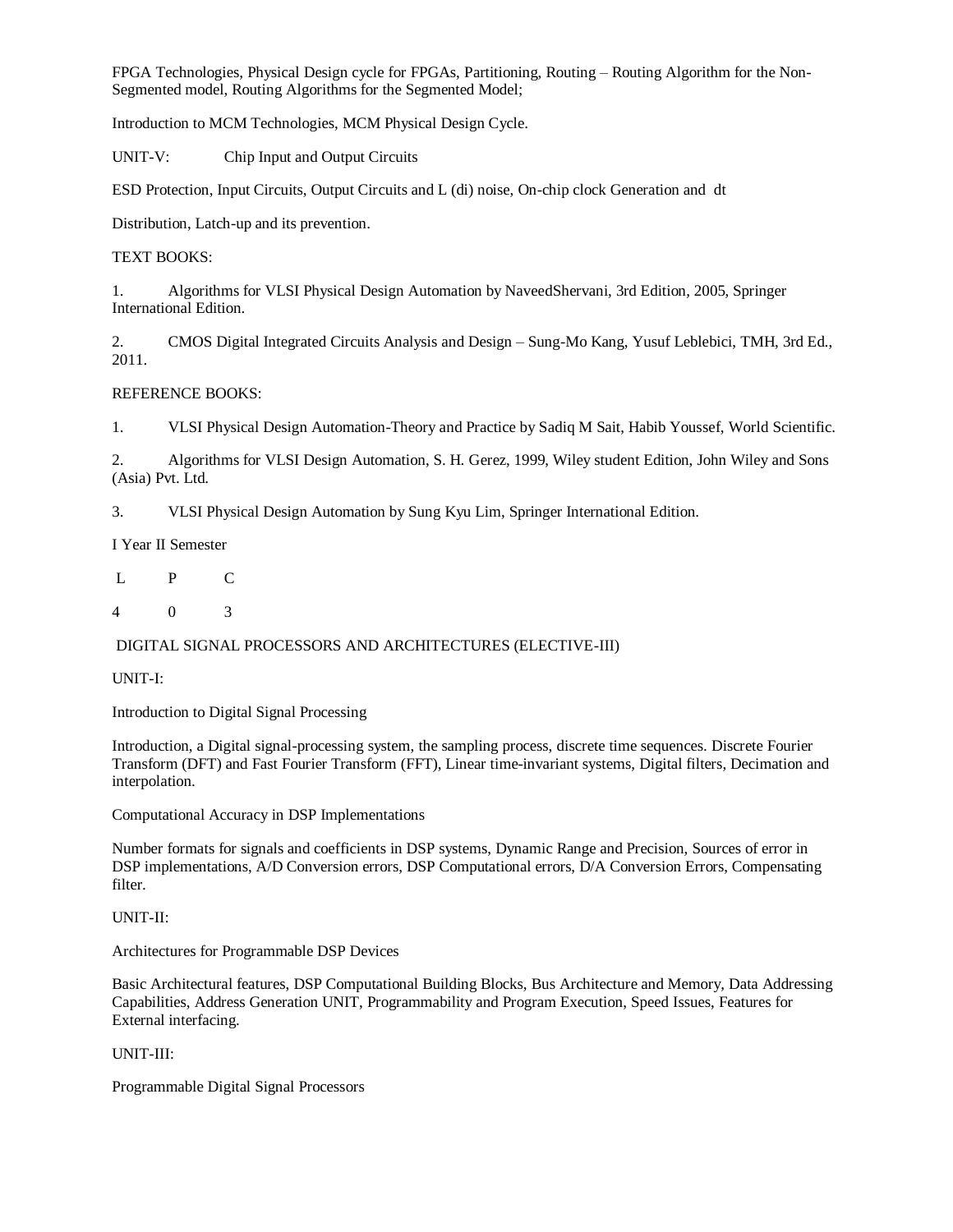Commercial Digital signal-processing Devices, Data Addressing modes of TMS320C54XX DSPs, Data Addressing modes of TMS320C54XX Processors, Memory space of TMS320C54XX Processors, Program Control, TMS320C54XX Instructions and Programming, On-Chip Peripherals, Interrupts of TMS320C54XX Processors, Pipeline Operation of TMS320C54XX Processors.

# UNIT-IV:

Analog Devices Family of DSP Devices

Analog Devices Family of DSP Devices – ALU and MAC block diagram, Shifter Instruction, Base Architecture of ADSP 2100, ADSP-2181 high performance Processor.

Introduction to Black fin Processor - The Black fin Processor, Introduction to Micro Signal Architecture, Overview of Hardware Processing Units and Register files, Address Arithmetic Unit, Control Unit, Bus Architecture and Memory, Basic Peripherals.

# UNIT-V:

Interfacing Memory and I/O Peripherals to Programmable DSP Devices

Memory space organization, External bus interfacing signals, Memory interface, Parallel I/O interface, Programmed I/O, Interrupts and I/O, Direct memory access (DMA).

### TEXT BOOKS:

1. Digital Signal Processing – Avtar Singh and S. Srinivasan, Thomson Publications, 2004.

2. A Practical Approach To Digital Signal Processing - K Padmanabhan, R. Vijayarajeswaran, Ananthi. S, New Age International, 2006/2009

3. Embedded Signal Processing with the Micro Signal Architecture: Woon-SengGan, Sen M. Kuo, Wiley-IEEE Press, 2007

# REFERENCE BOOKS:

1. Digital Signal Processors, Architecture, Programming and Applications-B. Venkataramani and M. Bhaskar, 2002, TMH.

2. DSP Processor Fundamentals, Architectures & Features – Lapsley et al. 2000, S. Chand & Co.

3. Digital Signal Processing Applications Using the ADSP-2100 Family by The Applications Engineering Staff of Analog Devices, DSP Division, Edited by Amy Mar, PHI

4. The Scientist and Engineer's Guide to Digital Signal Processing by Steven W. Smith, Ph.D., California Technical Publishing, ISBN 0-9660176-3-3, 1997

I Year II Semester

VLSI SIGNAL PROCESSING (ELECTIVE-III)

L P C

4 0 3

UNIT-I:

Introduction to DSP

Typical DSP algorithms, DSP algorithms benefits, Representation of DSP algorithms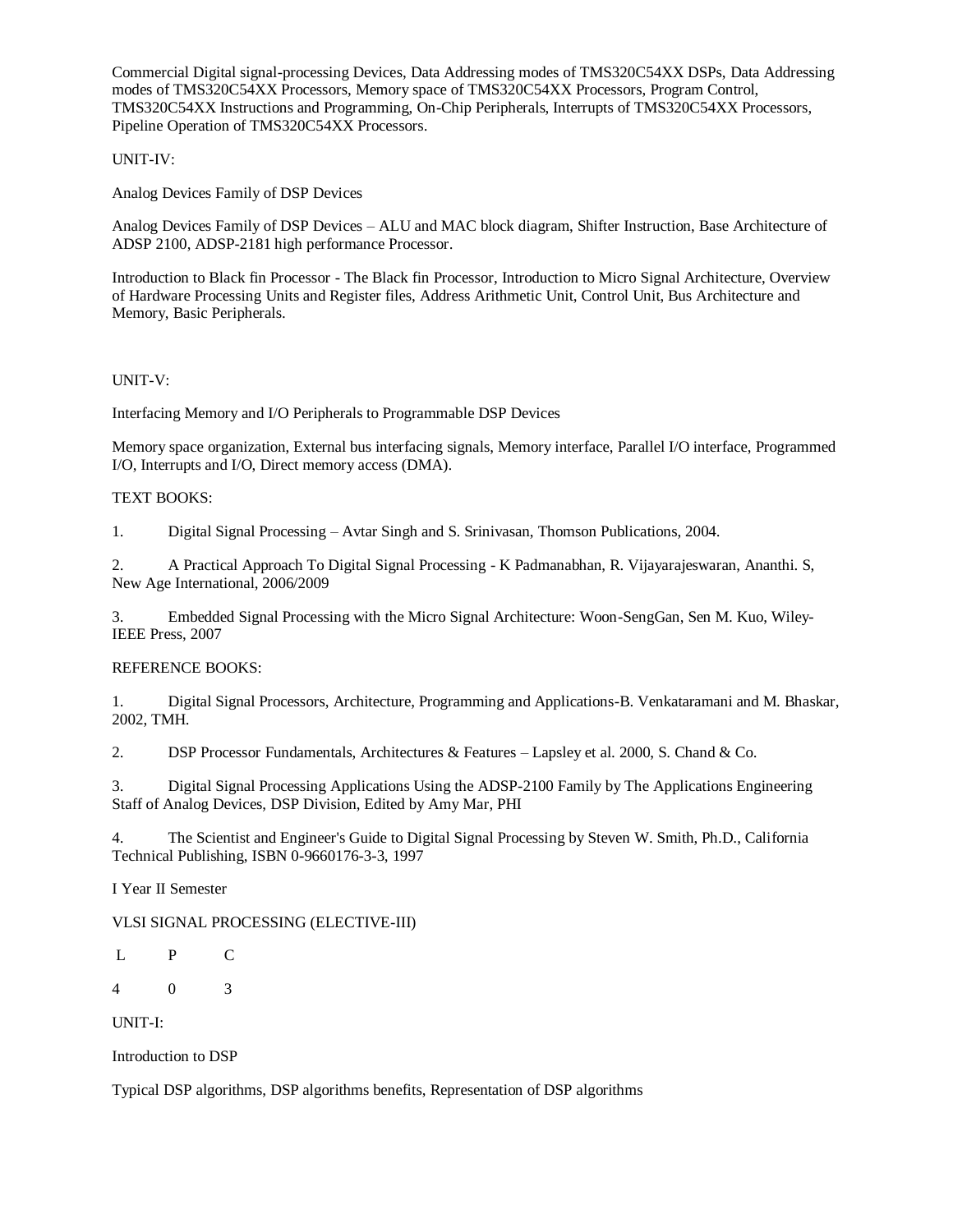Pipelining and Parallel Processing

Introduction, Pipelining of FIR Digital filters, Parallel Processing, Pipelining and Parallel Processing for Low Power

Retiming Introduction – Definitions and Properties – Solving System of Inequalities – Retiming Techniques

#### UNIT-II:

Folding: Introduction -Folding Transform - Register minimization Techniques – Register minimization in folded architectures – folding of multirate systems

Unfolding: Introduction – An Algorithm for Unfolding – Properties of Unfolding – critical Path, Unfolding and Retiming – Applications of Unfolding

UNIT-III:

Systolic Architecture Design

Introduction – Systolic Array Design Methodology – FIR Systolic Arrays – Selection of Scheduling Vector – Matrix Multiplication and 2D Systolic Array Design – Systolic Design for Space Representations contain Delays

UNIT-IV:

Fast Convolution

Introduction – Cook-Toom Algorithm – Winogard algorithm – Iterated Convolution – Cyclic Convolution – Design of Fast Convolution algorithm by Inspection

UNIT-V:

Low Power Design

Scaling Vs Power Consumption –Power Analysis, Power Reduction techniques – Power Estimation Approaches

Programmable DSP: Evaluation of Programmable Digital Signal Processors, DSP Processors for Mobile and Wireless Communications, Processors for Multimedia Signal Processing.

# TEXT BOOKS:

1. VLSI Digital Signal Processing- System Design and Implementation – Keshab K. Parhi, 1998, Wiley Inter Science.

2. VLSI and Modern Signal Processing – Kung S. Y, H. J. While House, T. Kailath, 1985, Prentice Hall.

#### REFERENCE BOOKS:

1. Design of Analog – Digital VLSI Circuits for Telecommunications and Signal Processing – Jose E. France, YannisTsividis, 1994, Prentice Hall.

2. VLSI Digital Signal Processing – Medisetti V. K, 1995, IEEE Press (NY), USA.

I Year II Semester

L P C

4 0 3

SYSTEM ON CHIP DESIGN (ELECTIVE-IV)

UNIT-I: Introduction to the System Approach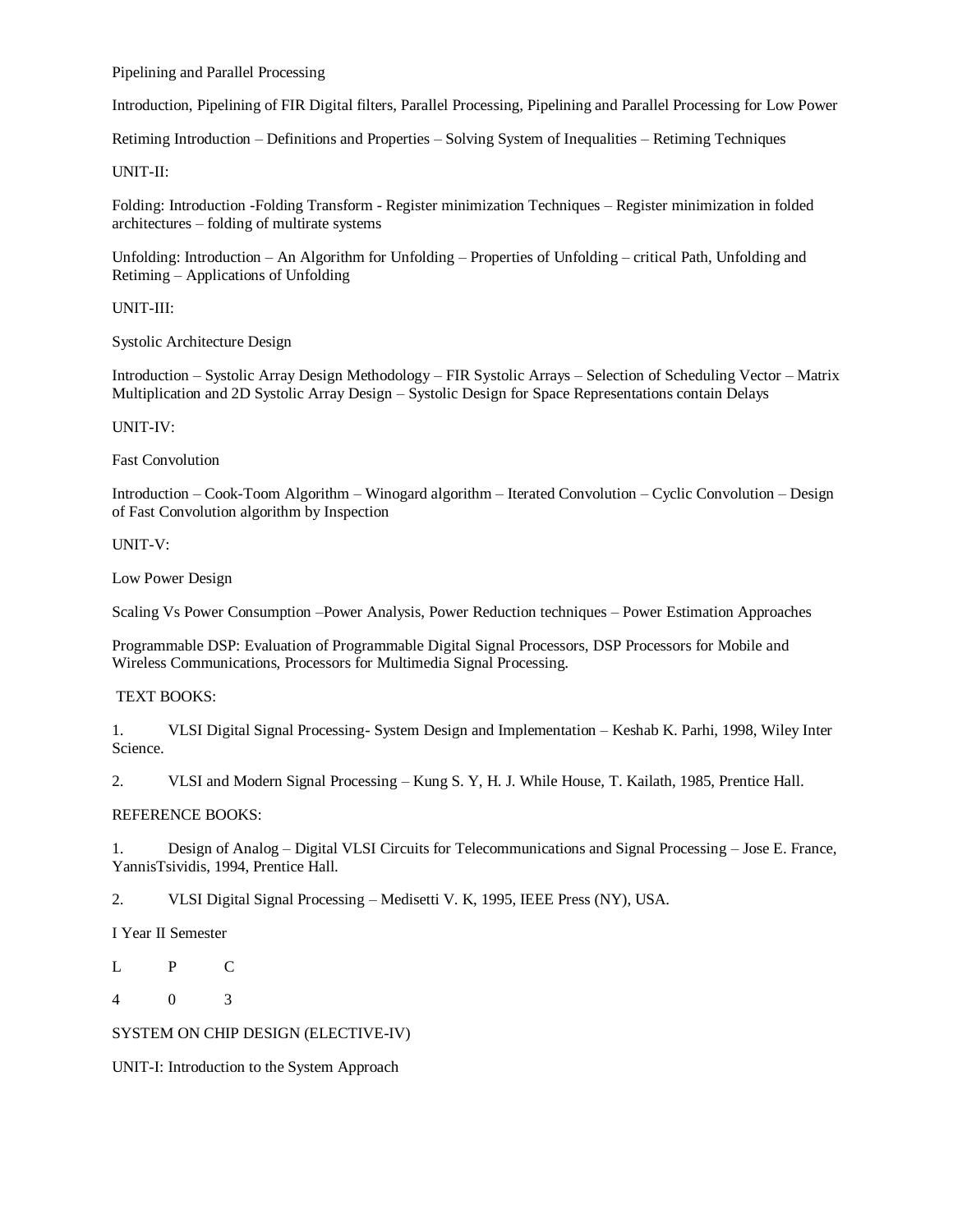System Architecture, Components of the system, Hardware & Software, Processor Architectures, Memory and Addressing. System level interconnection, An approach for SOC Design, System Architecture and Complexity.

### UNIT-II: Processors

Introduction , Processor Selection for SOC, Basic concepts in Processor Architecture, Basic concepts in Processor Micro Architecture, Basic elements in Instruction handling. Buffers: minimizing Pipeline Delays, Branches, More Robust Processors, Vector Processors and Vector Instructions extensions, VLIW Processors, Superscalar Processors.

# UNIT-III: Memory Design for SOC

Overview of SOC external memory, Internal Memory, Size, Scratchpads and Cache memory, Cache Organization, Cache data, Write Policies, Strategies for line replacement at miss time, Types of Cache, Split – I, and D – Caches, Multilevel Caches, Virtual to real translation , SOC Memory System, Models of Simple Processor – memory interaction.

### UNIT-IV: Interconnect Customization and Configuration

Inter Connect Architectures, Bus: Basic Architectures, SOC Standard Buses , Analytic Bus Models, Using the Bus model, Effects of Bus transactions and contention time. SOC Customization: An overview, Customizing Instruction Processor, Reconfiguration Technologies, Mapping design onto Reconfigurable devices, Instance- Specific design, Customizable Soft Processor, Reconfiguration - overhead analysis and trade-off analysis on reconfigurable Parallelism.

UNIT-V: Application Studies / Case Studies

SOC Design approach, AES algorithms, Design and evaluation, Image compression – JPEG compression.

### TEXT BOOKS:

1. Computer System Design System-on-Chip - Michael J. Flynn and Wayne Luk, Wiely India Pvt. Ltd.

2. ARM System on Chip Architecture – Steve Furber –2nd Ed., 2000, Addison Wesley Professional.

# REFERENCE BOOKS:

1. Design of System on a Chip: Devices and Components – Ricardo Reis, 1st Ed., 2004, Springer

2. Co-Verification of Hardware and Software for ARM System on Chip Design (Embedded Technology) – Jason Andrews – Newnes, BK and CDROM.

3. System on Chip Verification – Methodologies and Techniques –PrakashRashinkar, Peter Paterson and Leena Singh L, 2001, Kluwer Academic Publishers.

I Year II Semester

L P C

4 0 3

### OPTIMIZATION TECHNIQUES IN VLSI DESIGN (ELECTIVE-IV)

# UNIT-I: Statistical Modeling

Modeling sources of variations, Monte Carlo techniques, Process variation modeling- Pelgrom's model, Principle component based modeling, Quad tree based modeling, Performance modeling- Response surface methodology, delay modeling, interconnect delay models.

UNIT-II: Statistical Performance, Power and Yield AnalysisStatistical timing analysis, parameter space techniques, Bayesian networks Leakage models, Highlevel statistical analysis, Gate level statistical analysis, dynamic power, leakage power, temperature and power supply variations, High level yield estimation and gate level yield estimation.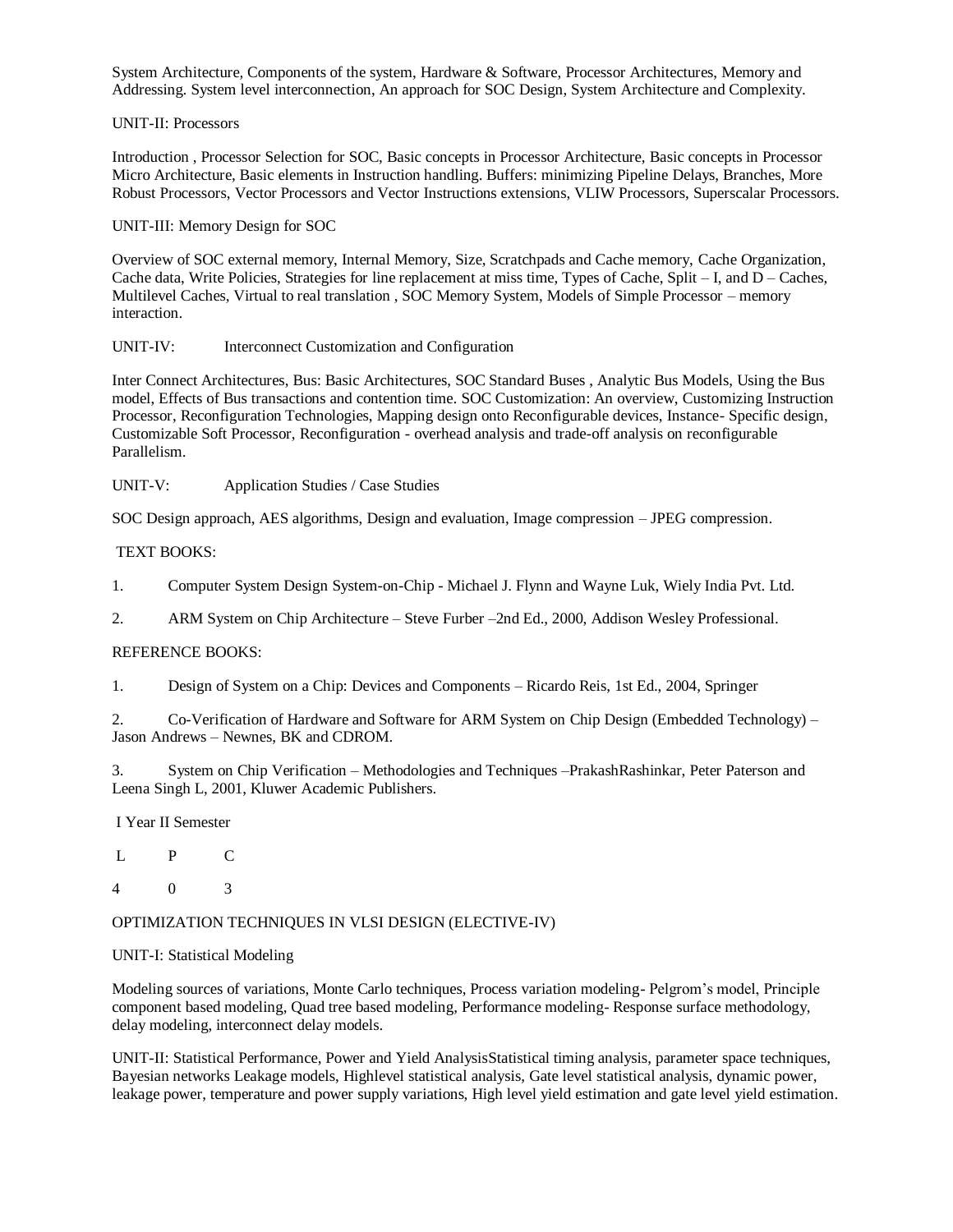UNIT-III: Convex Optimization

Convex sets, convex functions, geometric programming, trade-off and sensitivity analysis, Generalized geometric programming, geometric programming applied to digital circuit gate sizing, Floor planning, wire sizing, Approximation and fitting- Monomial fitting, Maxmonomial fitting, Polynomial fitting.

UNIT-IV: Genetic Algorithm

Introduction, GA Technology-Steady State Algorithm-Fitness Scaling-Inversion GA for VLSI Design, Layout and Test automation- partitioning-automatic placement, routing technology, Mapping for FPGA- Automatic test generation- Partitioning algorithm Taxonomy-Multi-way Partitioning Hybrid genetic-encoding-local improvement-WDFR Comparison of CAS-Standard cell placement-GASP algorithm-unified algorithm.

UNIT-V: GA Routing Procedures and Power Estimation

Global routing-FPGA technology mapping-circuit generation-test generation in a GA frame work-test generation procedures, Power estimation-application of GA-Standard cell placement- GA for ATG-problem encoding- fitness function-GA Vs Conventional algorithm.

TEXT BOOKS / REFERENCE BOOKS:

1. Statistical Analysis and Optimization for VLSI: Timing and Power - AshishSrivastava, Dennis Sylvester, DavidBlaauw, Springer, 2005.

2. Genetic Algorithm for VLSI Design, Layout and Test Automation - PinakiMazumder, E.Mrudnick, Prentice Hall,1998.

3.Convex Optimization - Stephen Boyd, LievenVandenberghe, Cambridge University Press,2004.

I Year II Semester

- L P C
- 4 0 3

SEMICONDUCTOR MEMORY DESIGN AND TESTING (ELECTIVE-IV)

UNIT-I: Random Access Memory Technologies

SRAM – SRAM Cell structures, MOS SRAM Architecture, MOS SRAM cell and peripheral circuit operation, Bipolar SRAM technologies, SOI technology, Advanced SRAM architectures and technologies, Application specific SRAMs, DRAM – DRAM technology development, CMOS DRAM, DRAM cell theory and advanced cell structures, BICMOS DRAM, soft error failure in DRAM, Advanced DRAM design and architecture, Application specific DRAM.UNIT-II: Non-volatile Memories

Masked ROMs, High density ROM, PROM, Bipolar ROM, CMOS PROMS, EPROM, Floating gate EPROM cell, One time programmable EPROM, EEPROM, EEPROM technology and architecture, Non-volatile SRAM, Flash Memories (EPROM or EEPROM), advanced Flash memory architecture UNIT-III: Memory Fault Modeling Testing and Memory Design for Testability and Fault Tolerance

RAM fault modeling, Electrical testing, Pseudo Random testing, Megabit DRAM Testing, non- volatile memory modeling and testing, IDDQ fault modeling and testing, Application specific memory testing, RAM fault modeling, BIST techniques for memory

UNIT-IV: Semiconductor Memory Reliability and Radiation EffectsGeneral reliability issues RAM failure modes and mechanism, Non-volatile memory reliability, reliability modeling and failure rate prediction, Design for Reliability, Reliability Test Structures, Reliability Screening and qualification, Radiation effects, Single Event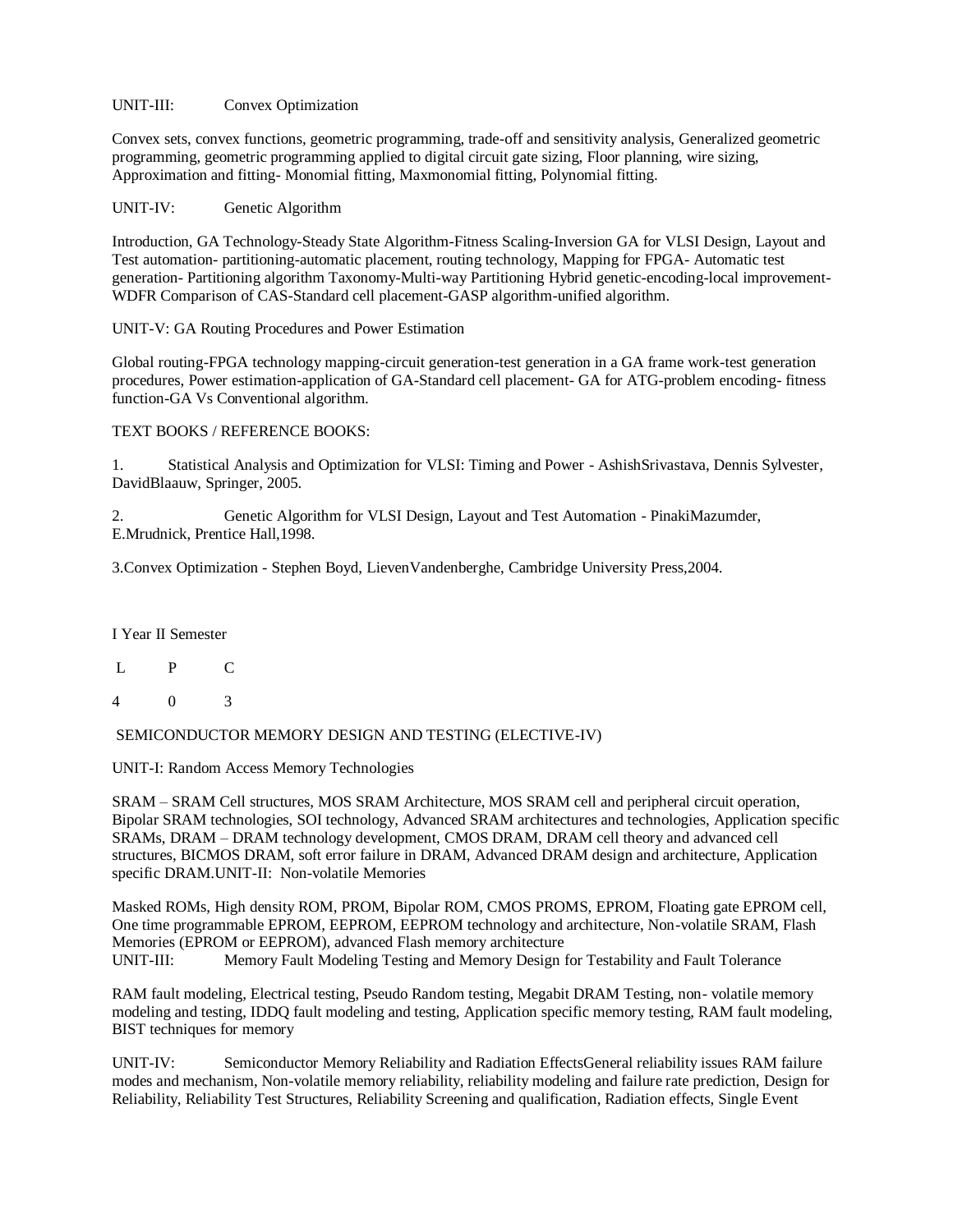Phenomenon (SEP), Radiation Hardening techniques, Radiation Hardening Process and Design Issues, Radiation Hardened Memory characteristics, Radiation Hardness Assurance and Testing, Radiation Dosimetry, Water Level Radiation Testing and Test structures

UNIT-V: Advanced MemoryTechnologies and High-density Memory Packing Technologies

Ferroelectric RAMs (FRAMs), GaAs FRAMs, Analog memories, magneto resistive RAMs (MRAMs), Experimental memory devices, Memory Hybrids and MCMs (2D), Memory Stacks and MCMs (3D), Memory MCM testing and reliability issues, Memory cards, High Density Memory Packaging Future Directions.

# TEXT BOOKS:

1. Semiconductor Memories Technology – Ashok K. Sharma, 2002, Wiley.

2. Advanced Semiconductor Memories – Architecture, Design and Applications - Ashok K. Sharma- 2002, Wiley.

3. Modern Semiconductor Devices for Integrated Circuits – Chenming C Hu, 1st Ed., Prentice Hall.

I Year II Semester

### BACK END VLSI DESIGN LABORATORY

- L P C
- 4 0 3

PART-A: VLSI Lab (Back-end Environment)

• The students are required to design and implement the Layout of the following experiments of any FIVE using CMOS 130nm Technology with appropriate Industrial standard software

List of Experiments:

- 9. Inverter Characteristics.
- 10. Full Adder.
- 11. RS-Latch, D-Latch and Clock Divider.
- 12. Synchronous Counter and Asynchronous Counter.
- 13. Static RAM Cell.
- 14. Dynamic RAM Cell.
- 15. ROM
- 16. Digital-to-Analog-Converter.
- 17. Analog-to-Digital Converter.

PART-B: Mixed Signal Simulation

• The students are required to perform the following experimental concepts with suitable complexity of mixed-signal application based circuits of any FOUR (circuits consisting of both analog and digital parts) using necessary appropriate Industrial standard software

List of experimental Concepts: